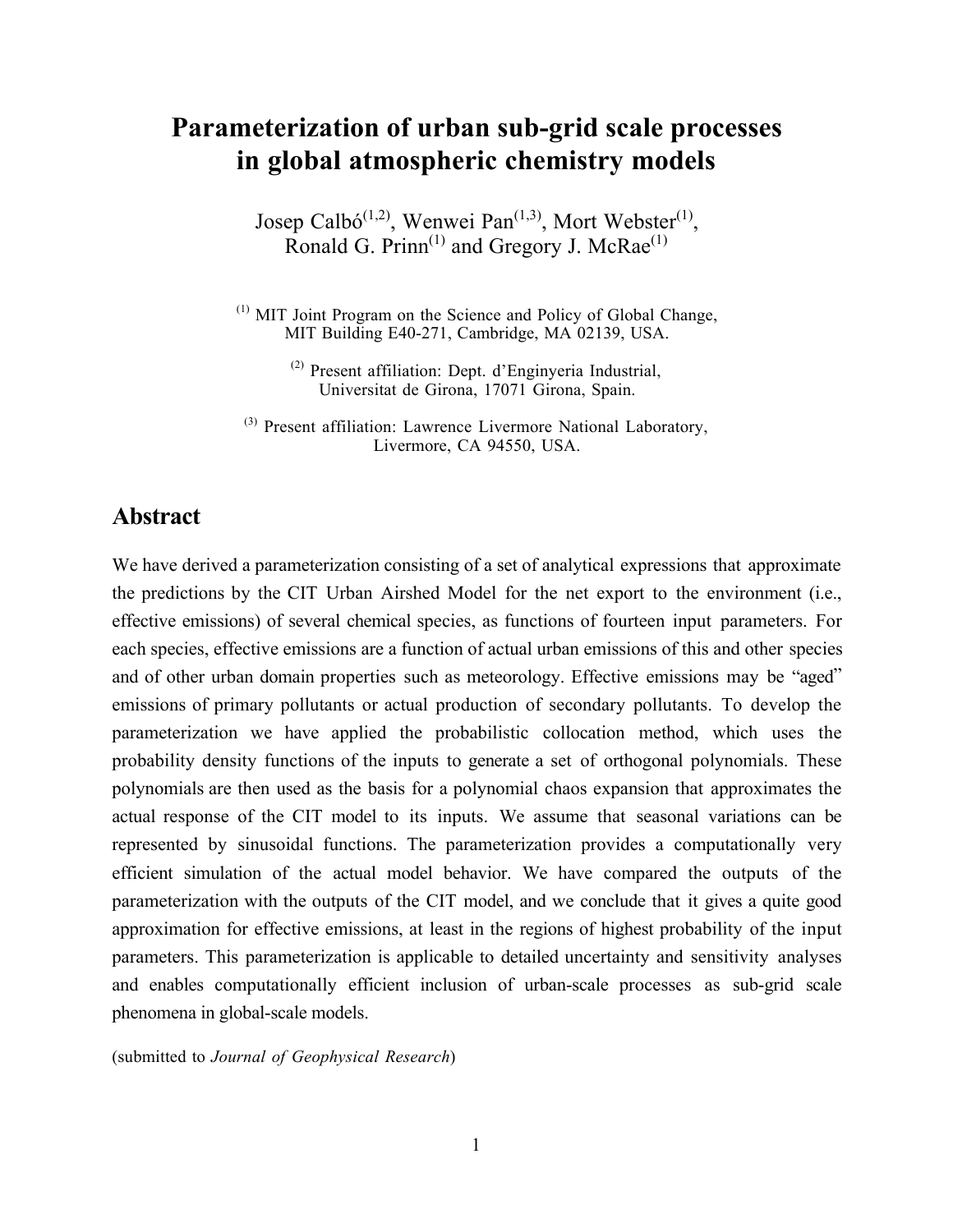## **1. Introduction**

Atmospheric pollution has a wide range of temporal and spatial scales. Climate change associated with changes in greenhouse gases is a global long term problem, with characteristic space and time scales about  $10^4$  km (Earth diameter) and  $10^9$  s (30 years). In contrast, characteristic scales of urban air pollution are  $10^2$  km and one day  $(10^5$  s).

Usually, the climate change and air pollution issues are studied independently, and little attention is focused on interactions and relationships between them. For example, most scientific and policy analyses of the greenhouse gas issue do not consider the likely influence of local air pollution processes and controls on global emissions, or on the cost of alternative greenhouse gas control measures. This lack of consideration of local pollution occurs in part because the climate science and policy issues are great analytical challenges by themselves; it also occurs in part because the analytical models used for assessment of the greenhouse issue cannot resolve the space and time scales of urban pollution due to computational constrains. Failure to consider the interaction between global and urban aspects of anthropogenic emissions may be a serious shortcoming in current analyses because these two aspects are linked in at least three important ways: through the chemistry of the atmosphere, through the role of combustion in each, and through the potential interaction of local pollution policies with greenhouse gas control measures.

This paper focuses on the first of these links: specifically the way in which the global and local aspects of atmospheric pollution are linked through tropospheric chemistry. For example, the chemistry that leads to urban photochemical smog (involving  $NO_x$ , hydrocarbons,  $CO$ ,  $O_3$ and UV light) also involves important greenhouse gases (methane and ozone). Also, aerosols resulting from  $SO_x$  and  $NO_x$  emissions contribute both to urban pollution and acid rain and to changes in the Earth's radiative balance.

Specifically, we have developed a parameterization or "reduced-form" model that allows us to estimate the effective emissions (EE) from an urban area as functions of the urban true emissions (E) and local meteorology (M). The relationship between EE and E is complex because the high concentrations of gases and aerosols found in polluted urban areas, combined with nonlinearities (e.g., reactions of  $NO_x$  or  $HO_x$  species with themselves) and interactions (e.g., reaction of  $NO_x$  species with  $HO_x$  species or heterogeneous reactions on aerosols), lead to different rates of production and removal when the true emissions are confined to urban areas compared with artificially spreading the same true emissions evenly over a (usually very much larger) grid cell of a global chemistry and climate model. A similar issue is addressed in a paper by Gillani and Pleim (1996). They studied the importance of sub-grid scale effects in regional models, and concluded that chemical nonlinearities lead to important differences when these effects are taken into account.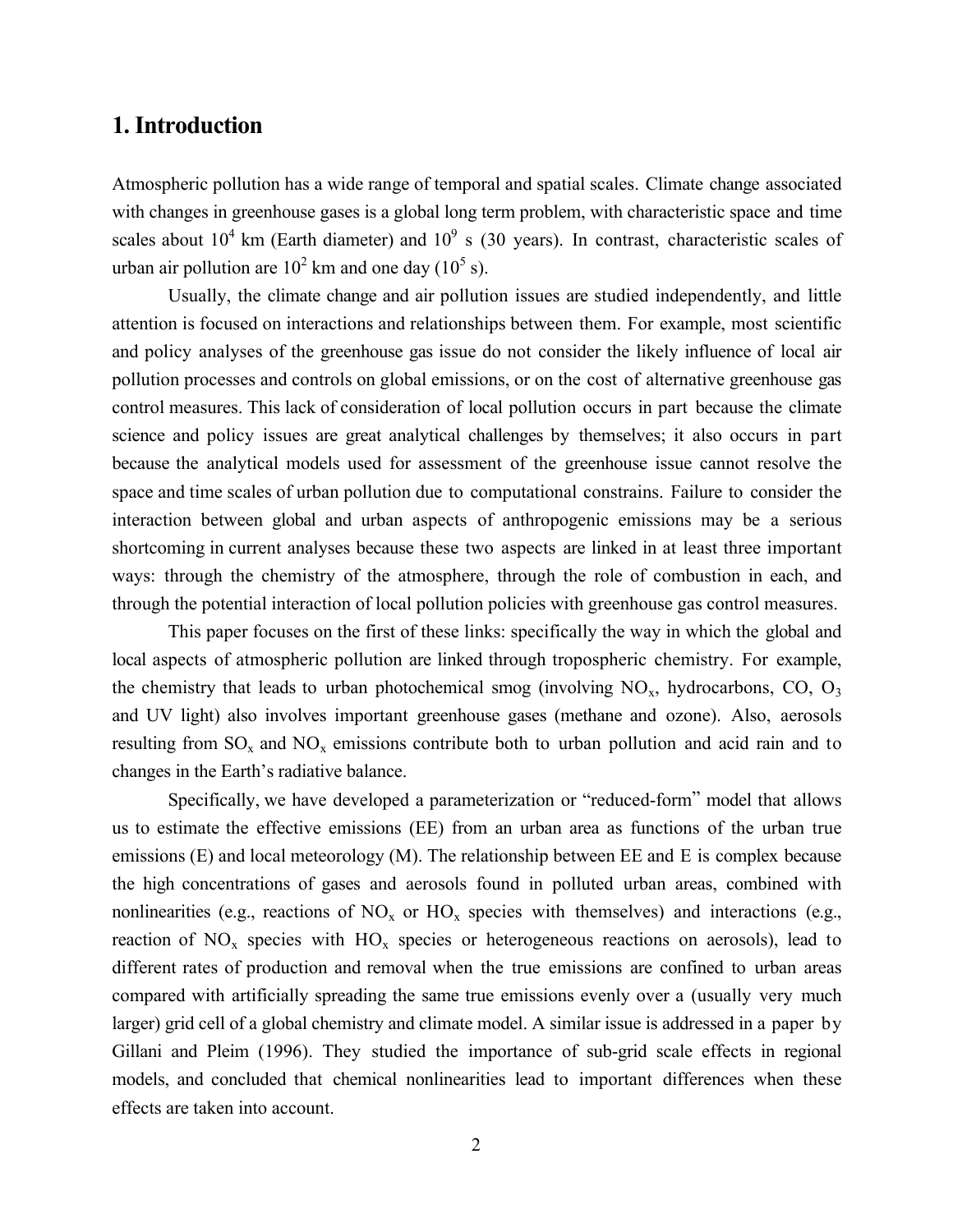To include urban processes in a global model, we need to compute EE day-by-day for, say, the 70 urban areas of the world that will have more than 3 million inhabitants by year 2000 (WHO-UNEP, 1993). Therefore, the urban process subroutine in the global model has to be integrated over more than three million  $(70\times365\times120)$  days in a 120 year run of a coupled chemistry and climate model such as that of Prinn et al. (1997). This effectively prevents the direct use of any of the presently available three-dimensional urban models in a global model, and it is the impetus for the parameterization discussed here.

The CIT Urban Airshed Model (McRae et al., 1982) is the basis upon which we have built our parameterization. The CIT Urban Airshed model can deal directly with the physical and chemical phenomena that lead to the aging of pollutants within an urban domain, since the model was designed specifically to simulate these processes. This model requires hourly fields of several meteorological variables, hourly emissions of several chemical species, initial conditions and data related to the domain. A typical 1 day integration for a domain discretized in 10,000 cells requires about 1 hr of time on a fast workstation. As noted above, we cannot use directly such a model to carry out the 3 million day integrations required in the global model.

Our parameterization of the urban model uses the probabilistic collocation method (Tatang, 1994) which produces analytical expressions relating model outputs to model inputs thus enabling uncertainty analysis of computationally expensive models at a very low computational cost.

The next section (Section 2) describes the two basic components used for derivation of the parameterization: the CIT Urban Airshed Model and the collocation method. We discuss in the third section the selection of inputs and outputs and development of parameterization itself. In the fourth section, a comparison between the results obtained using the true model and the parameterization is given, followed by a sensitivity and uncertainty analysis for the parameterization. Finally, conclusions and proposals for further work are given in Section 5.

### **2. Basic Components**

#### **2.1. CIT Urban Airshed Model**

The California Institute of Technology - Carnegie Institute of Technology (CIT) Urban Airshed Model is a photochemical air quality model, designed for predicting the spatial and temporal distribution of both inert and chemically active pollutants. This air quality model has been described in detail (McRae et al., 1982; McRae et al., 1992; Harley et al., 1993) and has been applied in several studies (e.g., Milford et al., 1989; IMP-LANL, 1994). The model solves the species continuity equations using the operator splitting method. Horizontal Cartesian, and vertical terrain-following coordinates are used to discretize the domain. Diffusion is handled with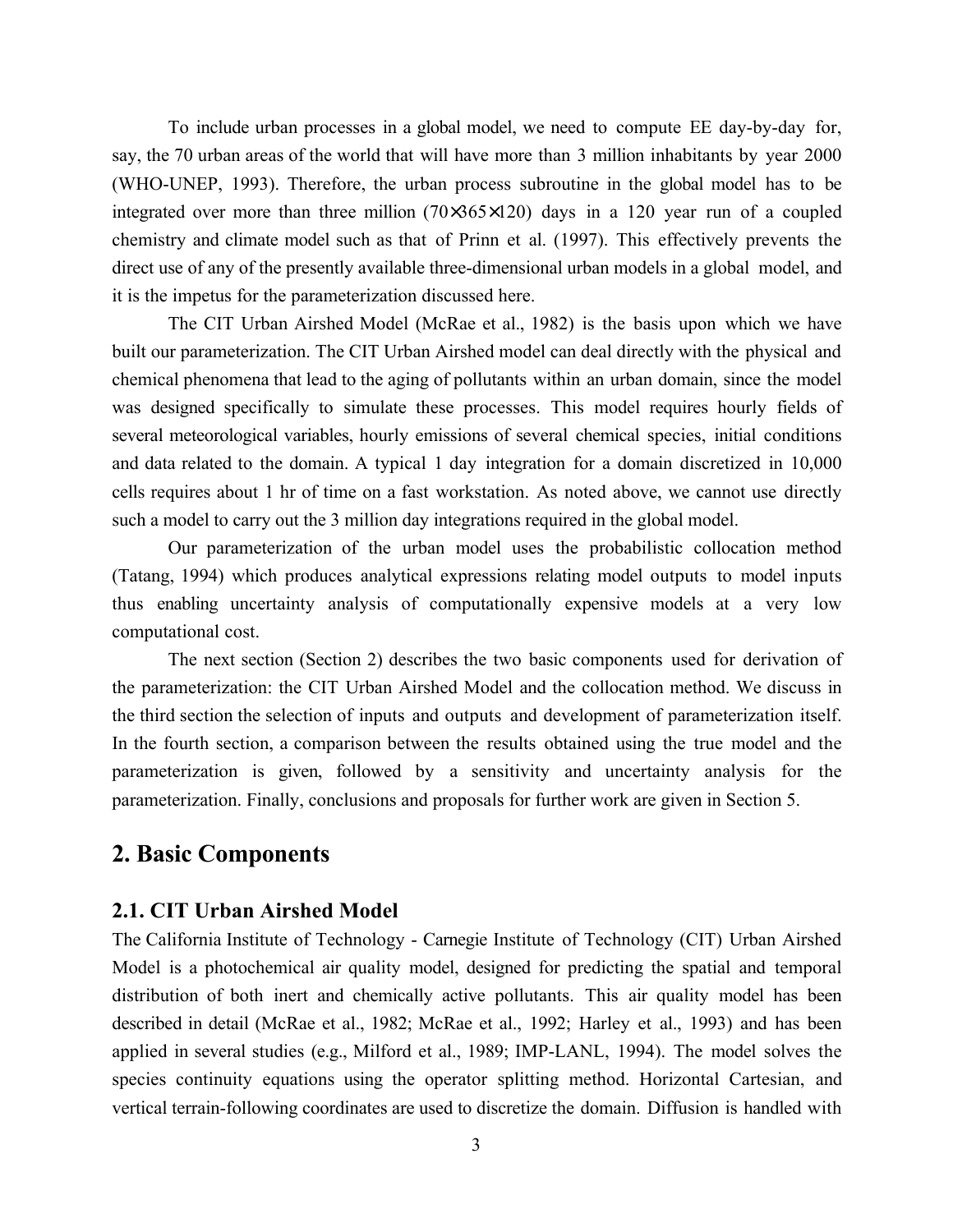explicit second-order finite differences. Horizontal advection is treated using implicit fourth-order finite element integration with spatial filtering, and vertical advection is solved by means of a first-order upstream finite difference scheme. Turbulent mixing is parameterized by applying the K theory, and turbulent diffusion coefficients are functions of the Monin-Obukhov length and surface roughness height. Dry deposition is modeled through pollutant deposition velocities, which are also functions of the Monin-Obukhov length.

The photochemical reaction formulation employed at present in the CIT model is based on the work by Lurmann et al. (1987). This formulation is focused on fast reactions between nitrogen oxides and volatile organic compounds that drive ozone production. Transformations from  $NO_x$  to nitrous and nitric acids, and from  $SO_2$  to  $SO_3$  (i.e., from oxides to aerosol precursors) are also considered. In contrast to a global model, the chemistry of longer-lived species, such as methane, is not included. Thirty-five species (single species or lumped classes) and 106 reactions are included. Sixteen of these species are treated as directly emitted species, and fourteen of them are used to set initial and boundary conditions (see Table 1). Both area and point source emissions can be handled. Hourly, grid-resolved emission data must be provided to the model. Boundary conditions, given by the combination of surface and vertical profiles of concentrations, can also have an hourly resolution if needed.

Hourly three-dimensional fields of several meteorological variables must be provided: wind, humidity, temperature, mixing layer height, and two radiation scaling factors (one for the whole solar radiation spectrum, the other for the UV light). These fields may either be derived from observed surface and sounding data or supplied by a meteorological model. The CIT Urban Airshed Model has also been coupled interactively to the United Kingdom Meteorological Office (UKMO) Mesoscale Model (Golding, 1992) to produce the Integrated Meteorological and Air Quality System (IMAQS) (Pan, 1996). For two reasons, the development of our parameterization is based on the original CIT Urban Airshed Model. First, many mesoscale meteorological phenomena are forced by the underlying topography and our desire for a computationally efficient parameterization prevented us from specifically including topography or land use. Thus, the power of the mesoscale meteorological model would not have been well utilized. Second, in order to develop the parameterization, the full model has to be run some hundreds of times and the CIT Urban Airshed Model is several times faster that the IMAQS model.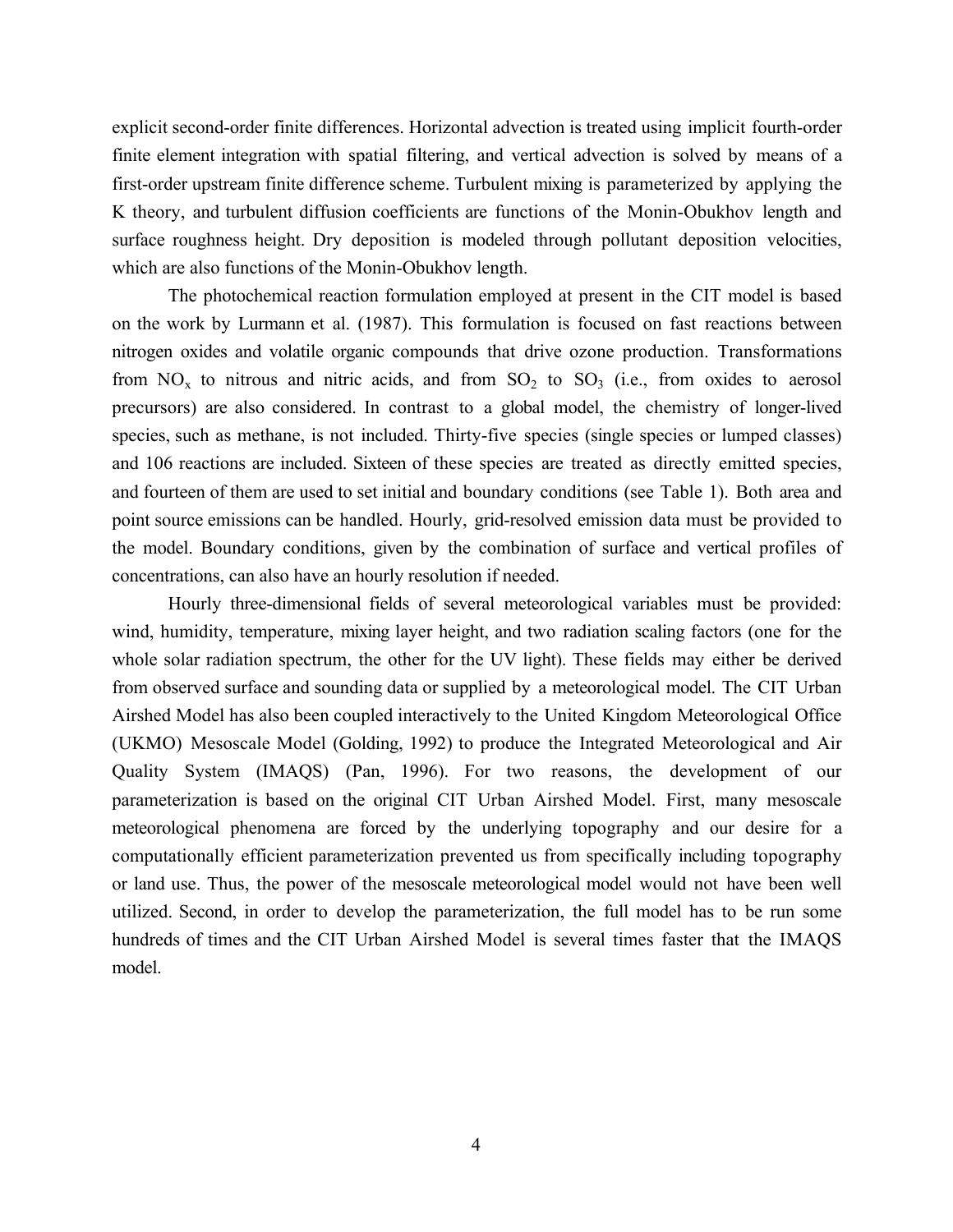| Main species        | Directly<br>emitted species | Initial and<br>boundary<br>conditions |  |  |
|---------------------|-----------------------------|---------------------------------------|--|--|
| CO                  | yes                         | yes                                   |  |  |
| N <sub>O</sub>      | yes                         | yes                                   |  |  |
| NO <sub>2</sub>     | yes                         | yes                                   |  |  |
| SO <sub>2</sub>     | yes                         | yes                                   |  |  |
| $O_3$               |                             | yes                                   |  |  |
| $N_2O_5$            |                             |                                       |  |  |
| HNO <sub>3</sub>    |                             |                                       |  |  |
| <b>OH</b>           |                             |                                       |  |  |
| HO <sub>2</sub>     |                             |                                       |  |  |
| $H_2 O_2$           |                             |                                       |  |  |
| Formaldehyde        | yes                         | yes                                   |  |  |
| Acetaldehyde        | yes                         | yes                                   |  |  |
| Methyl ethyl ketone | yes                         | yes                                   |  |  |
| Alkanes (\$C4)      | yes                         | (a)                                   |  |  |
| Ethene              | yes                         | (a)                                   |  |  |
| Alkenes (\$C3)      | yes                         | (a)                                   |  |  |
| Toluene             | yes                         | (a)                                   |  |  |
| Higher aromatics    | yes                         | (a)                                   |  |  |
| Methanol            | yes                         |                                       |  |  |
| Ethanol             | yes                         |                                       |  |  |
| NH <sub>3</sub>     | yes                         |                                       |  |  |
| SO <sub>3</sub>     | yes                         |                                       |  |  |
| PAN                 |                             | (b)                                   |  |  |
| NO <sub>3</sub>     |                             |                                       |  |  |

**Table 1.** Main species included in the CIT model.

(a) Initial conditions (IC) and boundary conditions (BC) for these volatile organic compounds are defined using a single number that accounts for several reactive hydrocarbons (RHC).

(b) IC and BC for PAN are inferred from  $O_3$  concentrations, as follows:  $[ PAN ] = 0.01 [O<sub>3</sub>].$ 

#### **2.2. The collocation method**

The probabilistic collocation method (Tatang, 1994; Tatang et al., 1997) was a tool designed originally to simplify uncertainty analysis of computationally expensive models. The method is one of several mathematical techniques for reducing a model to a simpler form. The probabilistic collocation method approximates the response of the model by a polynomial function of the uncertain inputs. Suppose we have a "black box" model described by: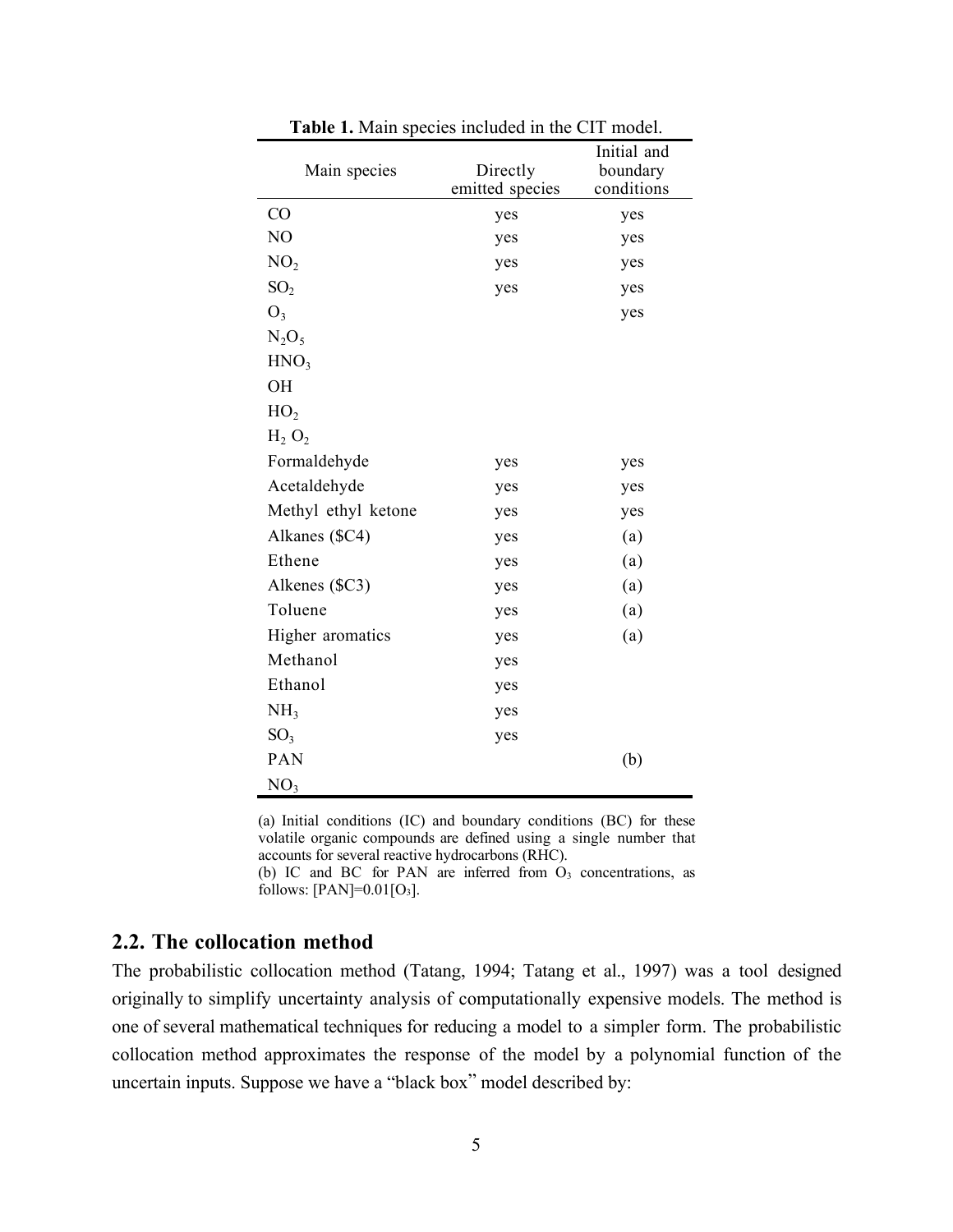$$
y = f(x_1, ..., x_k, ..., x_K)
$$
 (1)

where  $x_k$  is one of the *K* input parameters to the model *f*, and *y* is the output (or "response" to the inputs) of the model. Since there is a range of possible values for each input parameter, these inputs can be treated as random variables. Thus, the output of the model can also be considered as a random variable. The goal of the collocation method is to approximate the *K*-dimensional "response surface,"  $y$ , by a simple polynomial function of  $x_k$ . The polynomials used by the collocation technique are orthogonal polynomials  $P_k^j(x_k)$ , defined by:

$$
P_k^{-1}(x_k) = 0
$$
  
\n
$$
P_k^0(x_k) = 1
$$
  
\n
$$
g_k(x_k) P_k^i(x_k) P_k^j(x_k) dx_k = C\delta_{ij} \qquad , \forall i, j
$$
\n(2)

where  $g_k(x_k)$  is the probability density function (PDF) of the independent random variable  $x_k$ ,  $\delta_{ij}$ is the Kronecker delta, and C is a real number (if *C*=1 the polynomials are orthonormal). For example, for a gaussian PDF the  $P_k^j$  are Hermite polynomials. The polynomial definition procedure is implemented using ORTHPOL (Gautschi, 1994).

Using these polynomials, the independent random variables can be written as:

$$
x_k = x_k^0 + x_k^1 P_k^1(x_k)
$$
 (3)

and the dependent variable *y* can be approximated by a polynomial chaos expansion (PCE):

$$
y = y_0 + \sum_{i_1, i_2, \dots, i_K}^{i_1, i_2, \dots, i_K} P_1^{i_1} (x_1) P_2^{i_2} (x_2) \dots P_K^{i_K} (x_K)
$$
 (4)

where  $y_0$ ,  $y^{i1i2...iK}$  are coefficients to be determined, and *N* is the order of the approximation. By running the actual model a number of times we obtain the required number of sets of  $(x_k, y)$  values to solve for  $y_0$  and all  $y^{i1i2...iK}$ .

The orthogonal polynomials, as noted above, are used in the polynomial chaos approximation of the model. Equally important, they are also used to generate the sets of parameter values  $x_k$  (the so-called collocation points) for solving for the approximation through (4) (Webster et al., 1996). Specifically, the *N*+1 roots of the (*N*+1)th order polynomial corresponding to each parameter  $x_k$  are used to define the collocation points. Because these roots help define the high probability region of each input parameter, we obtain an approximation of *y* that is particularly good within the most probable range of values of the input parameters. Moreover, the roots of the (*N*+2)th order polynomials are used to define another set of collocation points which can be used to estimate the error of the approximation which, again, takes account of the actual probability distribution of the parameters. The approximation defined by (4) (which we refer to here as the "parameterization") is therefore designed to perform in the region of highest probability of the inputs. Versions of equation (4) are developed for each output variable (*y*) of interest.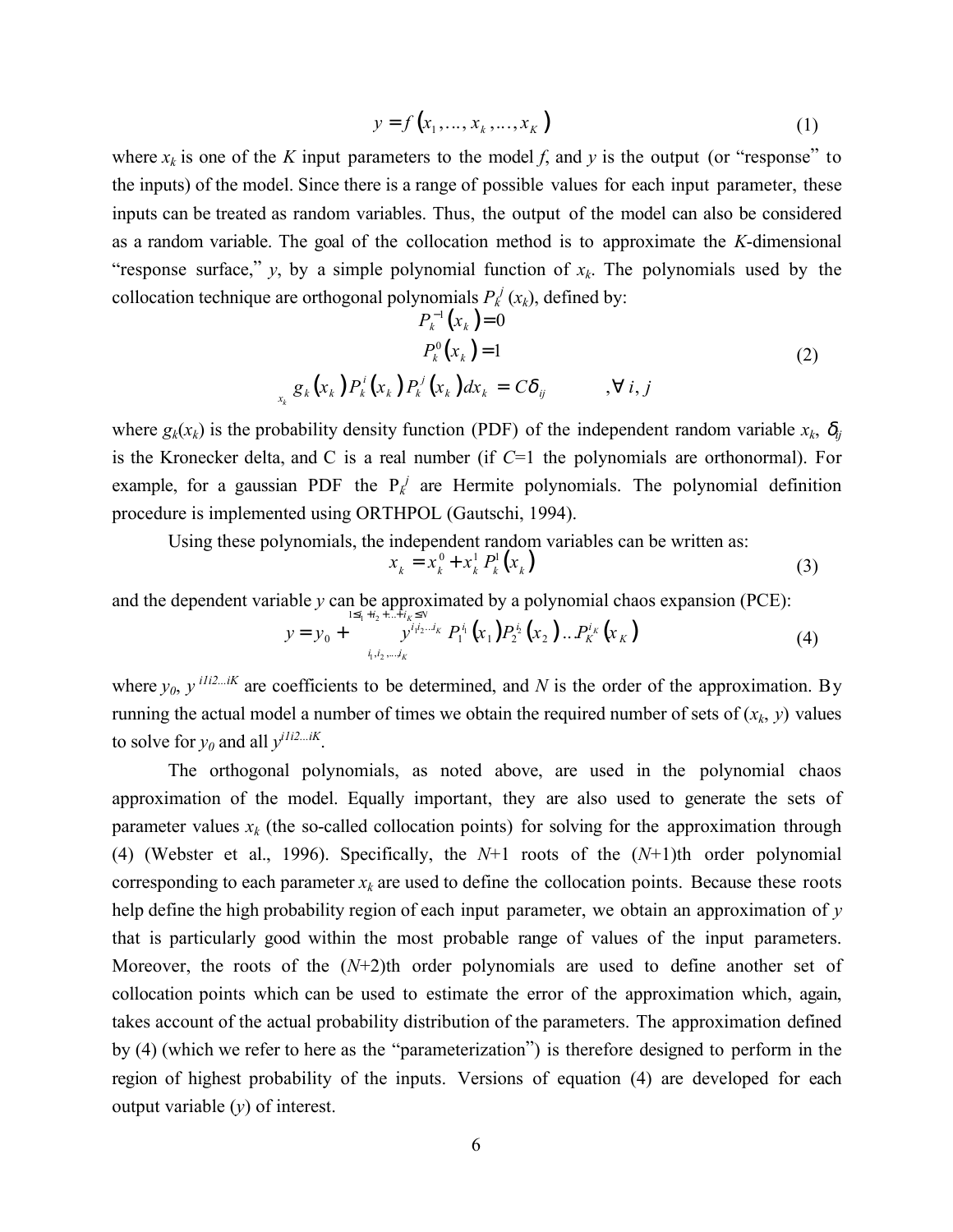# **3. Methodology**

### **3.1. Selected inputs.**

The CIT Urban Airshed Model requires potentially a large amount of input data to run. To develop our numerically efficient parameterization we have restricted the total number of input values to 14. The criteria for choosing these inputs, the range of their possible values and PDFs, and procedures for mapping single value inputs to spatial or temporal variation where required, are discussed below.

**(a) Time (DATE).** The solar radiation flux driving photochemistry depends on astronomical factors (time and location) as well as atmospheric factors (reflection, absorption and scattering). The effect of time is taken into account through specifying the date in Julian days (DATE) starting with 0 on January, 1, and ending with 364 on December, 31. This input date (along with input latitude) is also used to define the mean air temperature for the site. The probability distribution for DATE is, of course, uniform (i.e., all days in the year are equally probable, Figure 1).

**(b) Location (LATI).** Location is specified by the latitude of the region. Although the distribution of major cities is not uniform with latitude (most of the largest cities are placed between 20 and 50° in both hemispheres), we have also for convenience defined a uniform PDF for this parameter (Figure 1). The selected range of values for this input variable (LATI) is from 0 to 67.5 degrees North and South since there are no major cities outside of this range. The parameterization which is formally derived for the Northern Hemisphere can be used for the Southern hemisphere cities simply by changing the date by 6 months. This ignores the small effect of the Earth's orbital eccentricity which presently allows more sunlight incident on the southern hemisphere than the northern hemisphere.

The longitude of the urban area is not one of the selected input parameters. The reason is that the dominant effect of longitude is the difference between local time and universal time which is accounted for by having all the runs carried out in local time.

**(c) Air temperature (DTEM).** Air temperature is important since rate constants for many reactions depend on temperature. Hourly fields of surface temperature are required by the CIT model. Temperature is calculated as the sum of three terms. The first is the climatic average temperature appropriate to the season and latitude of the domain which is computed using the formula proposed by North and Coakley (1979) for a symmetrized Earth:

$$
T(\varphi, d) = T_0 - T_1 \sin(\varphi) \cos \omega (d - 32) - T_2 \frac{\omega}{2} \sin^2(\varphi) - \frac{1}{2} \frac{\omega}{2}
$$
 (5)

Here  $T(\varphi, d)$  is the mean (in the climatic sense) temperature for latitude  $\varphi$  and day  $d$  ( $d=0$ ) at December 22),  $T_0=14.9$ °C is the global mean temperature,  $T_1=15.5$ °C,  $T_2=28.0$ °C, and  $\omega$  is the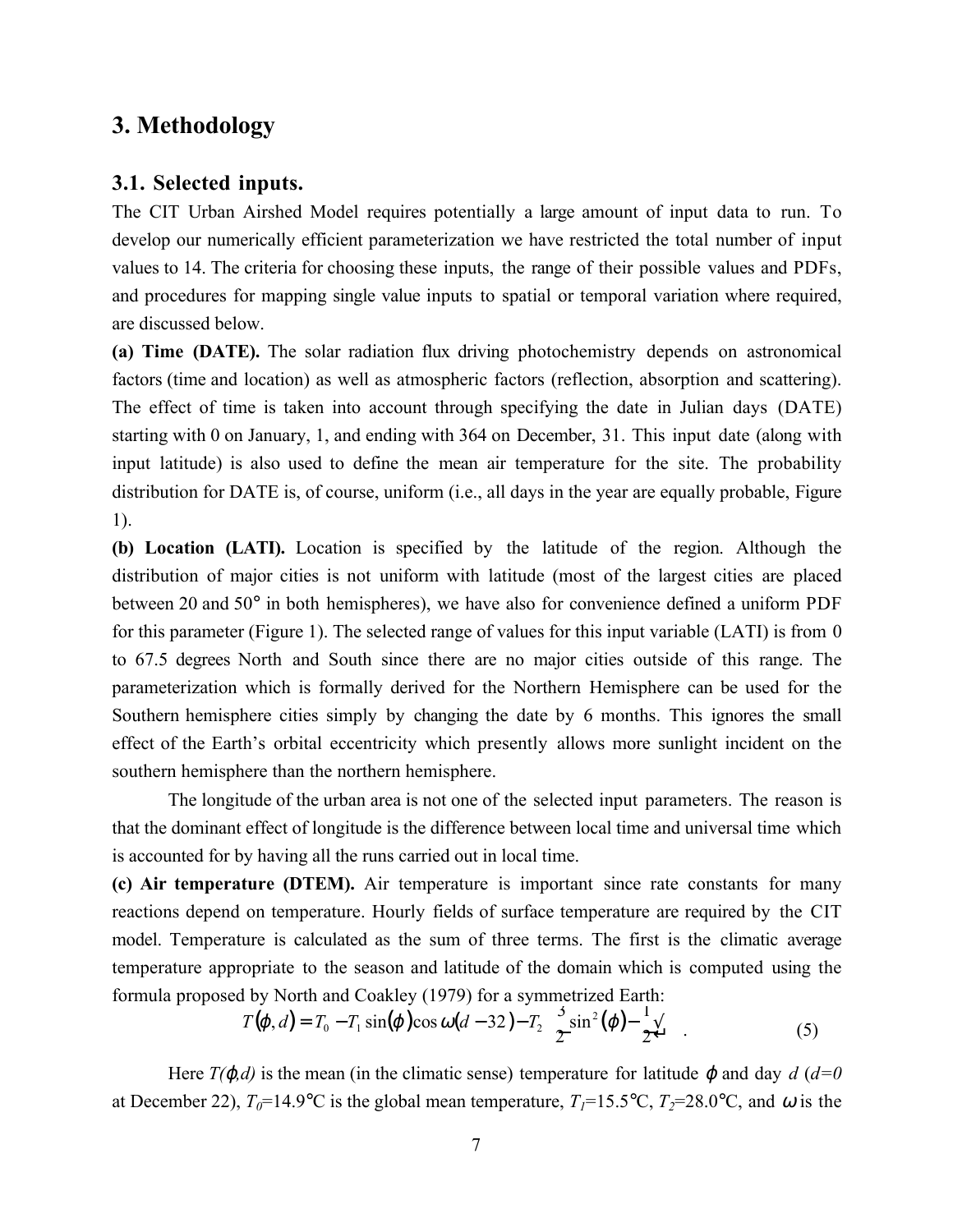frequency related to the annual cycle. The root mean square error of this expression, relative to actual temperature measurements, is only 2°C. The expression is convenient, since it uses two existing inputs (latitude and date) and it preserves the symmetry between hemispheres.

To take account of variability around the climatic mean, we input a parameter, DTEM, which is the difference between actual temperature and the climatic mean given by (5). The PDF corresponding to this input, is a normal distribution consistent with its definition (Figure 1).

Adding the temperature from (5) and DTEM yields a daily mean temperature. To represent the daily cycle, we assume an oscillation of 8°C with the minimum at sunrise and the maximum 2 hours after noon and linear variations between these extreme values (Figure 2). While varying with time, temperatures are assumed to be uniform in space through the urban domain.



**Figure 1.** Probability density functions (PDFs) for most input parameters defined in the text. The PDF for CO is the same as that for SO2, but ranges between  $\hat{0}$  and 500 kg/km<sup>2</sup>. The PDF for DVOC is the same as for DNOX. The PDFs for all air quality indices (AQI) are the same.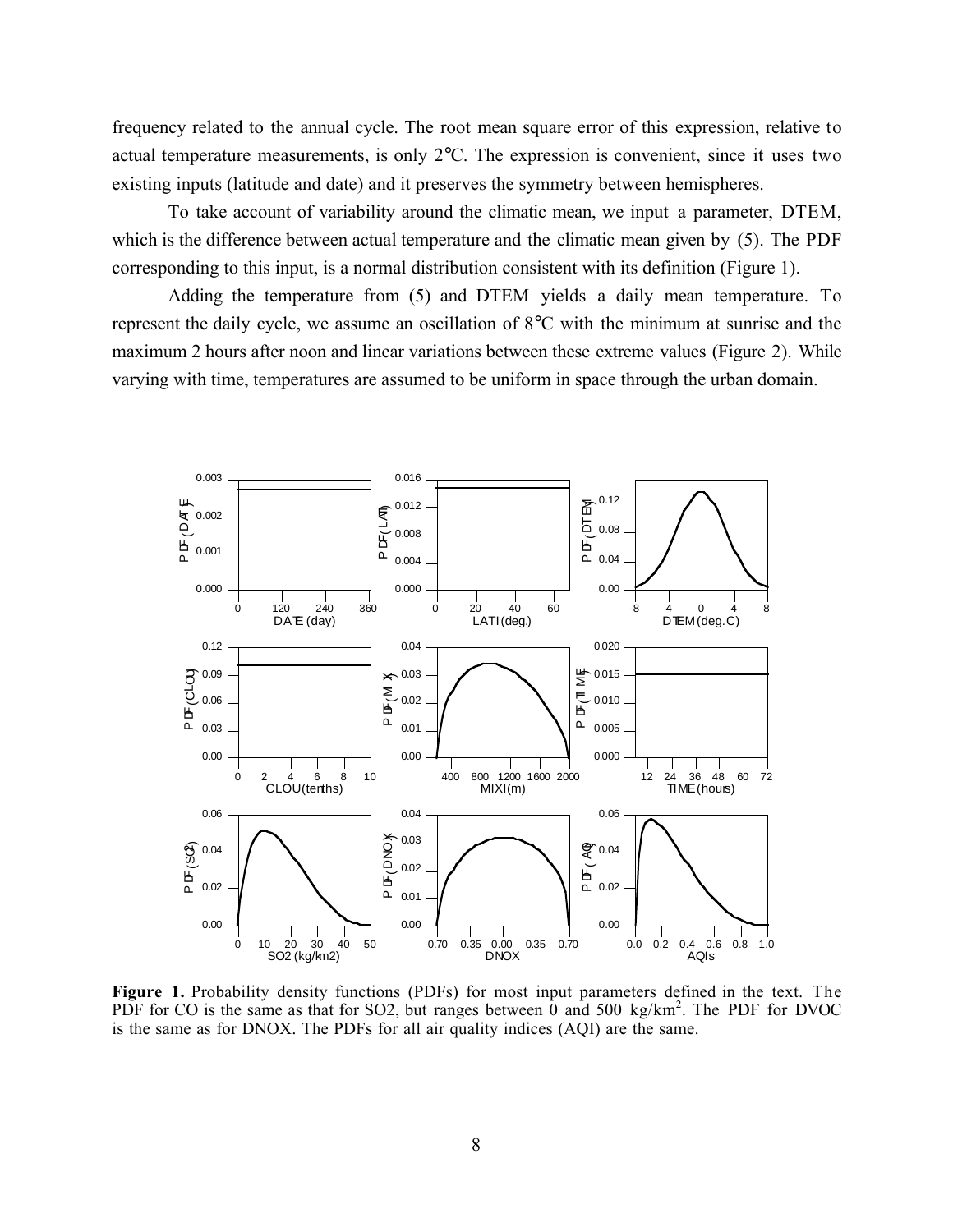Another atmospheric input required by the CIT model is hourly fields of specific humidity. Moisture content is chemically important since it plays a role in some gaseous and aqueous phase reactions, although no aqueous phase reactions are considered in the model runs discussed in this paper. In this study, we have not included specific humidity as an input parameter. Based on some previous tests, we have instead assumed relative humidity to be the same for all runs, and equal to 60%. From this relative humidity and daily average temperature, we compute the equivalent specific humidity (in  $g/kg$ ). The specific humidity is then considered constant for that run, unless at the cooler night-time temperatures it would imply a relative humidity higher than 100%. Then, specific humidity is set to the saturation level. As with the other meteorological fields, the humidity field is assumed uniform in space.

**(d) Cloud cover (CLOU).** The CIT model requires inputs of hourly values for the scaling factors for total and ultraviolet solar fluxes. These fluxes are related to the altitude of the region and to the optical characteristics of the atmosphere. In this study we approximate the UV scaling factor by equating it to the scaling factor for total solar radiation. This latter factor can be estimated from cloud cover data using the expression proposed by McRae et al. (1992). Cloud cover in tenths of overhead sky area (CLOU) is therefore one of the chosen inputs. The derived solar total and UV radiation scaling factors are assumed constant throughout the run and uniform in space. Possible values for cloud cover range from 0 to 10 tenths. The probability distribution function assumed is uniform (see Figure 1).



**Figure 2.** (a) Example of the assumed daily cycle of temperature. In this case, the mean temperature is 19°C. (b) Example of the assumed daily cycle of the mixing layer height (MLH). In this example, the maximum height (i.e., the parameter MIXI) has been set to 1000 m. Note that sunrise and sunset depend on latitude and date in both cases.

**(e) Mixing layer height (MIXI).** Turbulence plays an important role in dispersion of an urban plume of pollutants. The CIT model parameterizes the turbulent characteristics of the atmosphere (using the turbulent diffusivities) based on solar radiation, wind, and most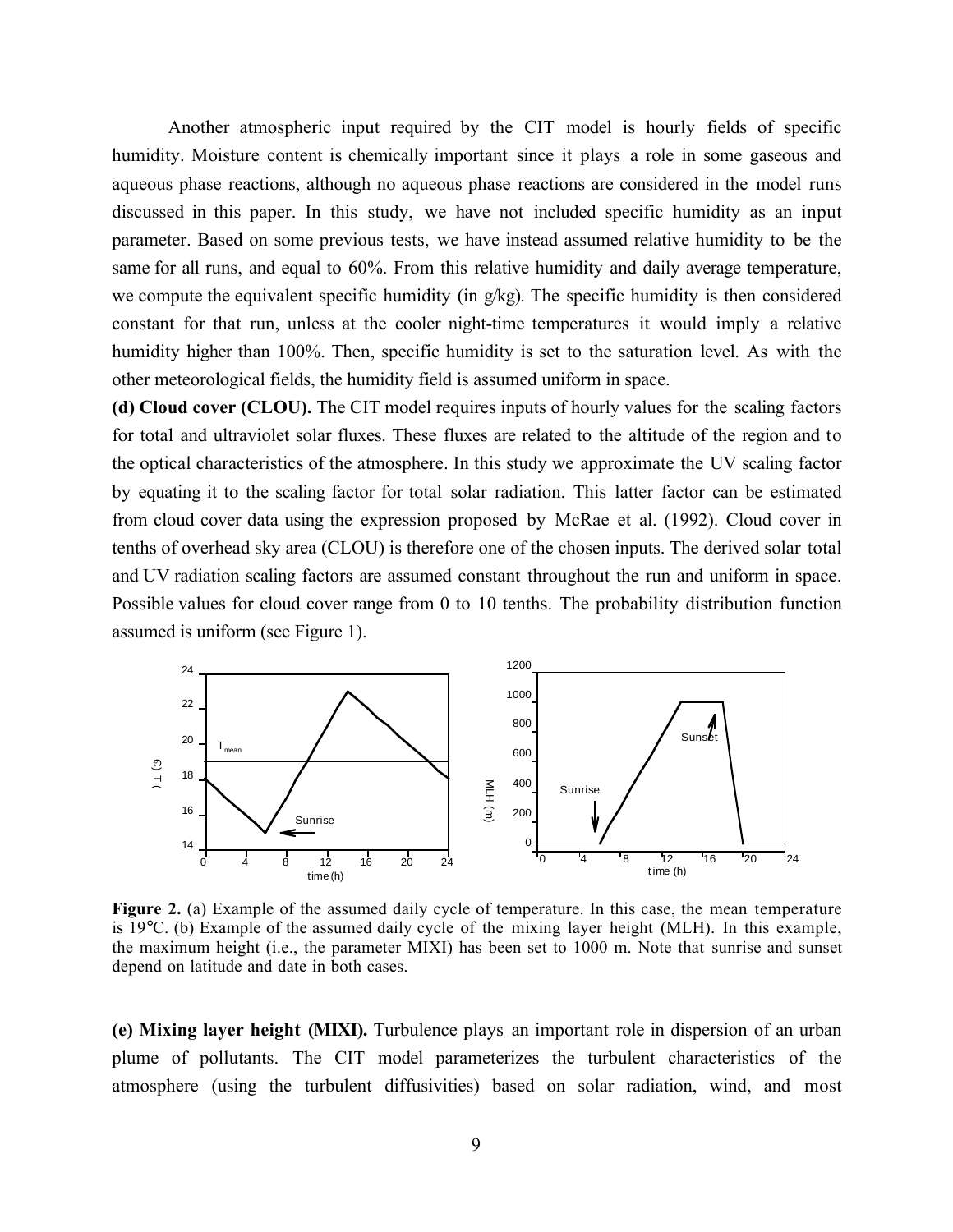importantly, mixing layer height. We express the latter height in terms of the input parameter MIXI, defined as the maximum mixing layer height during the day. Mixing layer height has, like temperature, a daily cycle, which has been approximated as shown in Figure 2. At night (from two hours after sunset to sunrise), the mixing layer height is set equal to the larger of MIXI/20 or 50 m. The mixing layer height then increases linearly from sunrise to its maximum value (MIXI) two hours after noon, where it then remains until sunset. Finally, it decreases linearly to its nighttime height in the two hours following sunset. Like other atmospheric fields, a uniform space distribution has been assumed. The probability distribution of MIXI is defined by a beta distribution ranging between 200 and 2000 m. The distribution (Figure 1) is asymmetrical, and the most probable value of MIXI is about 800 m.

**(f) Residence time (TIME).** The CIT model requires specification of the size of the urban region and the wind velocities and direction. However, given the assumed symmetry of our urban region (defined below) and uniformity of atmospheric fields, the time that pollutants reside inside the domain is the major chemically important parameter determined by the wind velocity. Hence we input the residence time, TIME, defined as the width of the urban region divided by the wind velocity, instead of the velocity separately. The probability distribution for TIME is uniform, between 6 hours and 3 days. For an area of 200 km side, that means a range of winds between 0.7 and  $10 \text{ m/s}$ .

When running the CIT model to generate the parameterization, a square region of 200 km side is assumed. It is discretized into  $40\times40=1600$  grid cells. The urban region is assumed flat and a radially symmetric central emitting region (the city) covers almost half of the area (Figure 3). Different surface characteristics (in particular, surface roughness) have been defined for each part of the domain. The vertical structure is the same for all runs: the top is fixed at 2090 m height, and there are five layers below that with varying depth. The height of the top corresponds approximately to the maximum mixing layer heights typical of the continental environments of many large cities.

The CIT model needs hourly fields of three-dimensional winds. For development of the parameterization, information regarding wind is reduced to one single value: the mean (in space and time) wind speed in the urban area defined as the domain width (200 km) divided by TIME. The wind in any single model run is considered constant in time and uniform in space, no vertical wind is assumed, and wind direction is the same for all the runs. Although there is an expected daily variation of wind speed, related to the solar and boundary forcing and topography, it is domain specific and has not been taken into account. The assumptions of zero vertical wind and horizontally uniform wind are consistent with a flat terrain. Wind direction effects are not considered, because they have a minor contribution relative to wind speed, particularly when all the other relevant fields (terrain, emissions, boundary conditions, solar radiation, etc.) are so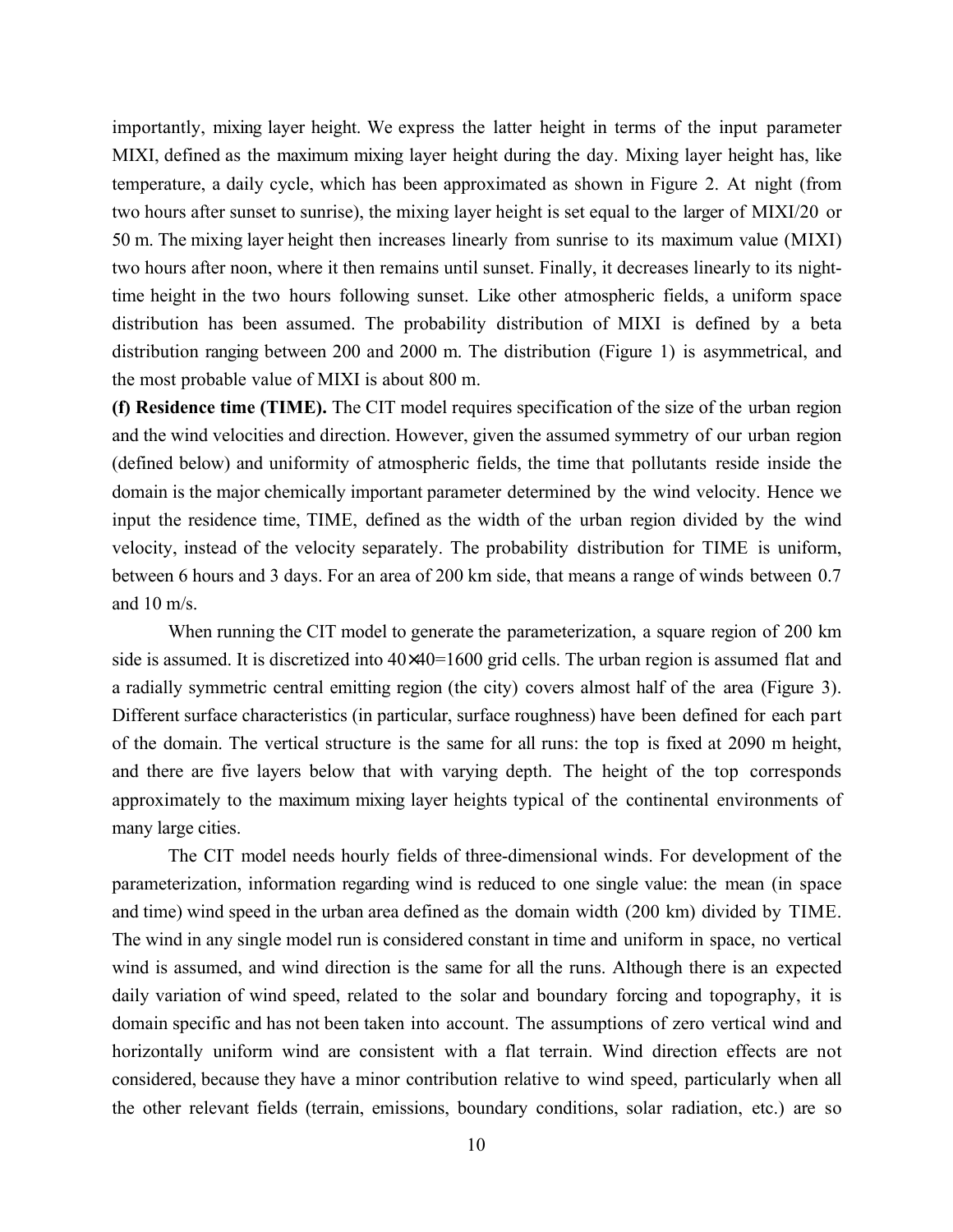symmetric (Figure 3). Wind direction for all runs has arbitrarily been set perpendicular to one side of the CIT model domain.

**(g) Emission of sulfur oxides (SO2).** The CIT model requires hourly fields of emissions of several pollutants (see Table 1), and it can distinguish between point sources and area sources. We have assumed for all pollutants that we have area sources only distributed throughout the emitting city area in the domain. The city area is defined as a circle with a diameter 3/4 of the width of the domain. Inside this circular area, we have defined six circular bands with different emissions in each of them. The two central ones (with diameters 1/10 and 2/10 of domain width) account for 50% of total emissions. The following two (with diameters 3/10 and 4/10 of domain width) account for 25% of total emissions. The most exterior rings (with diameters 5/10 and 7.5/10 of domain width) account for the residual 25% of emissions. In terms of emissions per unit area, the ratios are 1, 0.31, 0.125, 0.075, 0.05 and 0.0125 for each circular band relative to the central part of the city (see Figure 3).

There is of course a wide range of emission patterns. For example, for coastal cities, the pattern is more linear, or, at least, does not have radial symmetry. We have checked the sensitivity of the CIT model results to different assumed patterns of emissions. Specifically, we have defined an elongated emitting region (to simulate a coastal city) and run the CIT model for this emission pattern with the city axis either perpendicular or parallel to the wind direction. The differences between these two runs and the equivalent circular city are shown in Figure 4. For some outputs, differences may reach 80%, but the average difference is around 20 % in both cases. Although these differences are noticeable, they are not larger that the errors in the derived parameterizations discussed later. Therefore, the circular city approximation is considered sufficient for our purposes.

The input parameter SO2 corresponds to the total mass of  $SO_2$  emitted per day divided by the area of the domain. Five detailed city emission inventories have been checked to define a typical range of values for this parameter (see Table 2). These values are consistent with rough estimations of emissions in several other cities of the World (WHO-UNEP, 1993). We have used a beta distribution, with limits of 0 and 50 kg/km<sup>2</sup>/day, and a maximum probability value of 10 kg/km<sup>2</sup>/day (Figure 1) to define the PDF of SO2. The value of 10 kg/km<sup>2</sup>/day corresponds to emission of 333 kg/km<sup>2</sup>/day in the most central circular band.

Although some sulfur oxides are emitted by vehicles, the main sources of this pollutant are industries, especially power plants, which generally operate on a continuous basis. Therefore, only a small amplitude daily cycle can be expected for the  $SO_2$  emissions and we therefore assume these emissions are constant in time. In addition, emission of  $SO<sub>3</sub>$  is assumed to be 2% of the emission of  $SO<sub>2</sub>$ .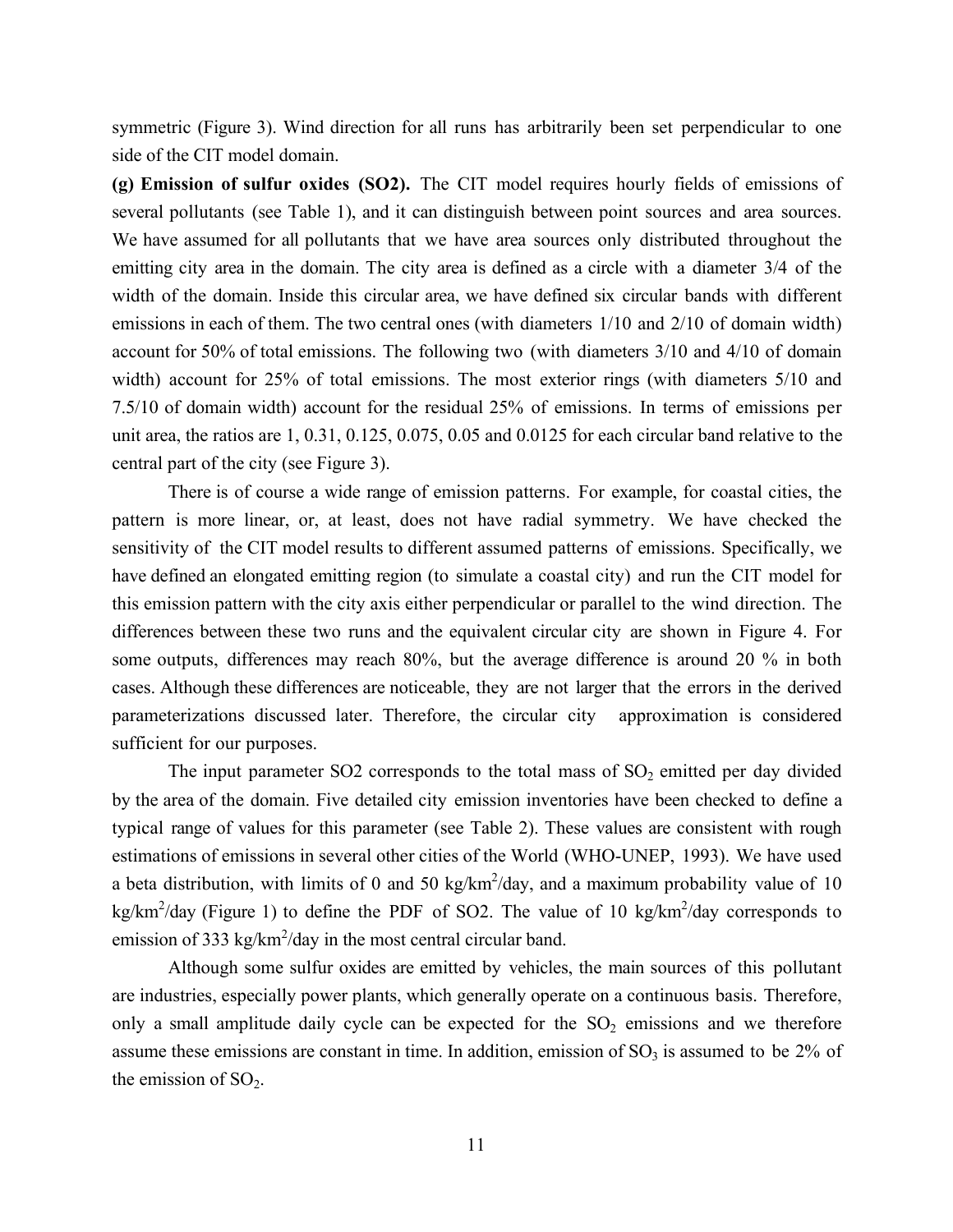

**Figure 3.** Examples of assumed spatial distributions of emissions and initial concentrations. **a)** Emissions of CO, at 12 h, in ppm  $m^{-1}$  min<sup>-1</sup> (these are the units used by the CIT model to express emissions into the domain: they refer to the increase of concentration in the first computational layer, per unit of vertical length and per unit of time) when the input parameter CO is 100 kg km<sup>-2</sup>. If the domain is  $200\times200 \text{ km}^2$ , the urban area covers a circle of  $150 \text{ km}$  diameter, and downtown (where 50% of emissions are released) occupies a circle of 40 km diameter. **b)** Initial concentrations of CO, in ppm, when the input parameter AQIVOC is 0.1.

**(h) Emission of carbon monoxide (CO).** We define the input CO as the total daily emissions of carbon monoxide divided by the domain area. The range of possible values has also been derived after investigation of several emission inventories (see Table 2). A beta distribution bounded by 0 and 500 kg/km<sup>2</sup>/day, with a most probable value of 100 kg/km<sup>2</sup>/day is used to define the PDF for this parameter (Figure 1). Emission of CO follows the same assumed spatial pattern as  $SO<sub>2</sub>$ (Figure 3).

Carbon monoxide is mainly emitted by moving vehicles. Therefore, its emissions show a strong daily cycle that follows the pattern of the traffic cycle. Several emission inventories for developed cities (listed in Table 2) have been studied and used to define a typical daily cycle of CO. This typical cycle has high emissions between 6 a.m. and 6 p.m. and maximum emissions at 3 p.m. We realize the limitations of applying this cycle derived from developed cities to cities in developing countries, or of applying the same cycle to countries as different as the USA and Spain as far as traffic schedules are concerned. However, we believe that it is important foremost to include the fact that higher emissions occur simultaneously with higher radiation levels, and the cycle we have chosen reflects this basic correlation.

**(i) Emissions of Volatile Organic Compounds (DVOC).** Similar to other pollutants, emissions of several volatile organic compounds (VOC) need to be input into the CIT model on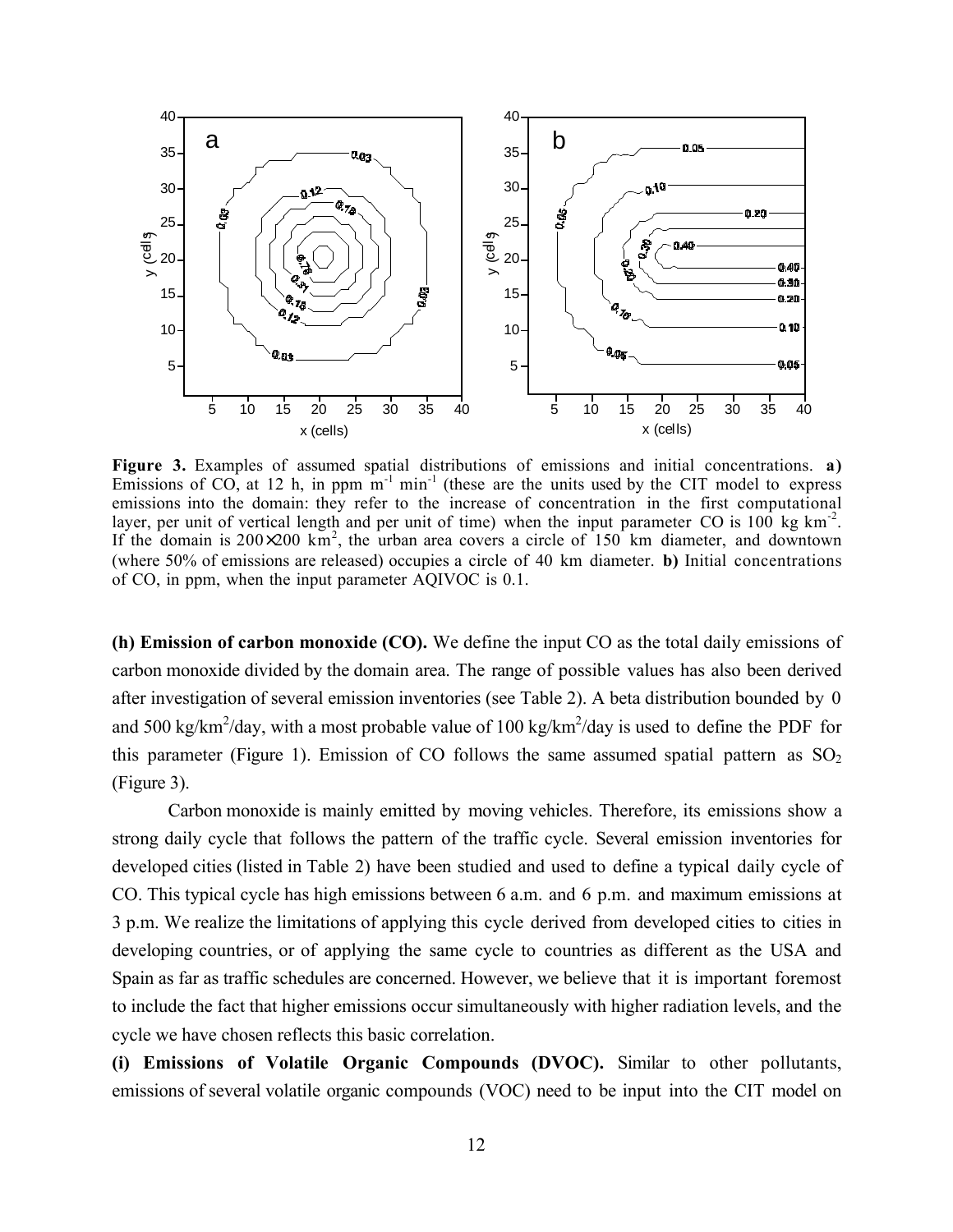an hourly basis. Emissions of VOC have several possible sources, with road traffic being the main one in cities. Therefore, we can expect that total VOC emissions are highly correlated with CO emissions. We have verified this correlation using the emission inventories that we have available (Table 2). The linear regression relating total VOC emissions  $E_{VOC}^{CO}$  to CO emissions  $E_{CO}$  is:

$$
E_{VOC}^{CO} = 0.32 E_{CO} + 0.98 \tag{6}
$$

However, the actual amount of VOC emitted in a specific city may be different from  $E_{VOC}^{CO}$ . We therefore define the parameter DVOC, which accounts for the difference between the actual total VOC emissions,  $E_{VOC}$ , and the emissions derived from (6):

$$
E_{VOC} = (1 + DVOC)E_{VOC}^{CO}
$$
 (7)

For the PDF of DVOC, we have chosen a symmetric beta distribution between -0.7 and 0.7 (Figure 1).

We allocate total VOC emissions among 10 different VOC species (Table 1) using factors derived from the emission inventory for Los Angeles, USA (McRae et al., 1992) and consistent also with those derived for Melbourne, Australia (G. Adamkiewicz, unpublished data, 1996) and Mexico City (IMP-LANL, 1994). The temporal evolution and spatial pattern of VOC emissions are assumed to follow the same pattern as CO.



the circular area described in the text: a) solid line: the elongated domain is perpendicular to wind direction. b) dashed line: the elongated domain is parallel to wind direction. Horizontal lines show mean error for  $a\overrightarrow{H}$  the outputs in both cases.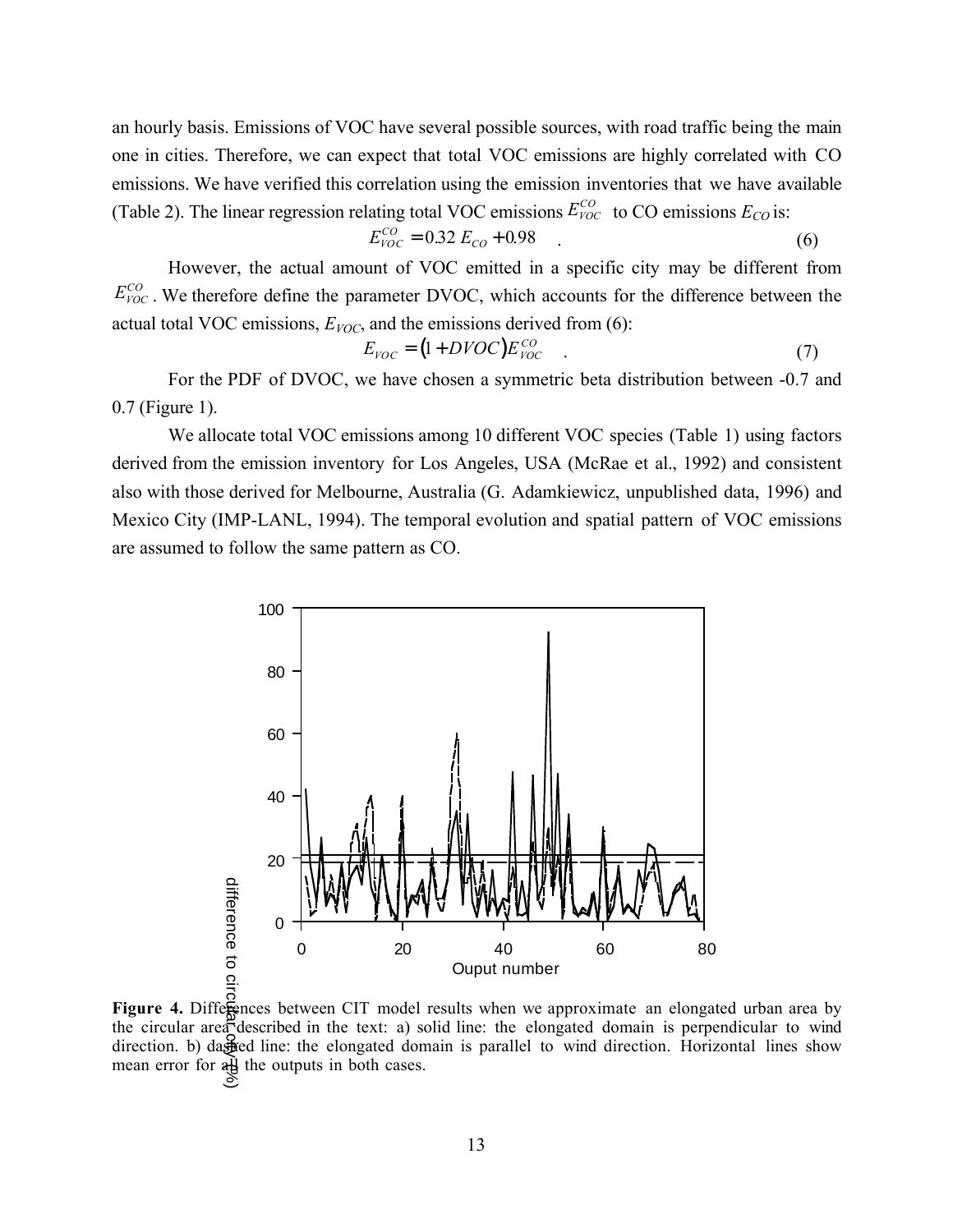| Urban area         | Reference                          | C O | SO <sub>2</sub> | NQX  | <b>VOC</b> |
|--------------------|------------------------------------|-----|-----------------|------|------------|
| Los Angeles        | Harley et al. $(1993)$             | 101 | 19              | 13 1 | 26.5       |
| <b>Upper Rhine</b> | Schneider et al. (1996)            | 46  | 8.9             | 173  | 25.1       |
| Manchester         | Longhurst et al. (1996)            | 15  | 6.8             | 5.6  | 6.1        |
| Barcelona          | Costa and Baldasano (1996)         | 220 | 19.5            | 58.6 | 80.2       |
| Melbourne          | Adamkiewicz (personal comm., 1996) | 138 | 27              | 18.7 | 36         |
| Correlation to CO  | emission                           |     | 0.55            | 0.89 | 0.95       |

**Table 2.** Emissions per unit area in several urban areas (kg/km<sup>2</sup>/day).

**(j) Emissions of nitrogen oxides (DNOX).** The same procedure used to define VOC emissions has been applied to define emissions of nitrogen oxides because emissions of  $NO<sub>x</sub>$ , like VOC, are highly correlated with emissions of CO (Table 2). The NO<sub>x</sub> emissions ( $E_{NOX}^{CO}$  ) derived from E<sub>CO</sub> using linear regression are:

$$
E_{NOx}^{CO} = 0.23 E_{CO}
$$
 (8)

As for VOC, a parameter, DNOX, is defined to take account of differences between actual emissions and  $E_{NOx}^{CO}$ . DNOX has the same PDF as DVOC. Ninety-five percent of NO<sub>x</sub> emission (by mass) is assumed to be NO, while the other 5% is assumed to be  $NO_2$ . NO<sub>x</sub> emissions follow the same spatial and temporal distributions as CO and VOC.

Sillman et al. (1990) noted that the emission ratio  $r = E_{VOC}/E_{NOx}$  may be used to distinguish typical urban emissions from point sources (e.g., power plants). When *r* is computed as atoms of C over atoms of N by volume,  $r < 1$  for power plants; and  $r > 1$  for urban areas (where typically *r* .5). Using the above correlations between NOx, VOC, and CO emissions, *r* .4. By setting the parameters DNOX and DVOC at their minimum and maximum values we see  $1 < r < 9$ .

**(k) Initial and boundary conditions (AQINOX, AQISO2, AQIVOC, AQIOZO).** The mass of pollutants both present inside the domain when the simulation starts and entering the domain through the boundaries are very important for the photochemistry. To simplify the amount of input data required, we simply express the initial and boundary condition information using four so-called Air Quality Indexes (AQI). These AQI, denoted AQINOX, AQISO2, AQIVOC, and AQIOZO determine initial concentrations and boundary concentrations for NO and  $NO<sub>2</sub>$ ,  $SO<sub>2</sub>$ , VOC and CO, and ozone and PAN respectively. These AQI vary from 0 to 1 and represent fractions of maximum concentrations for each species or group of species. The maximum concentrations are appropriate for polluted atmospheres as given in Seinfeld (1986), Finlaysonn-Pitts and Pitts (1986), and the U.S. NAAQS and other standards (see Table 3). Runs begin and initial conditions apply at midnight. To estimate maximum concentrations for formaldehyde, acetaldehyde, methyl ethyl ketone and other VOC from the total concentration of reactive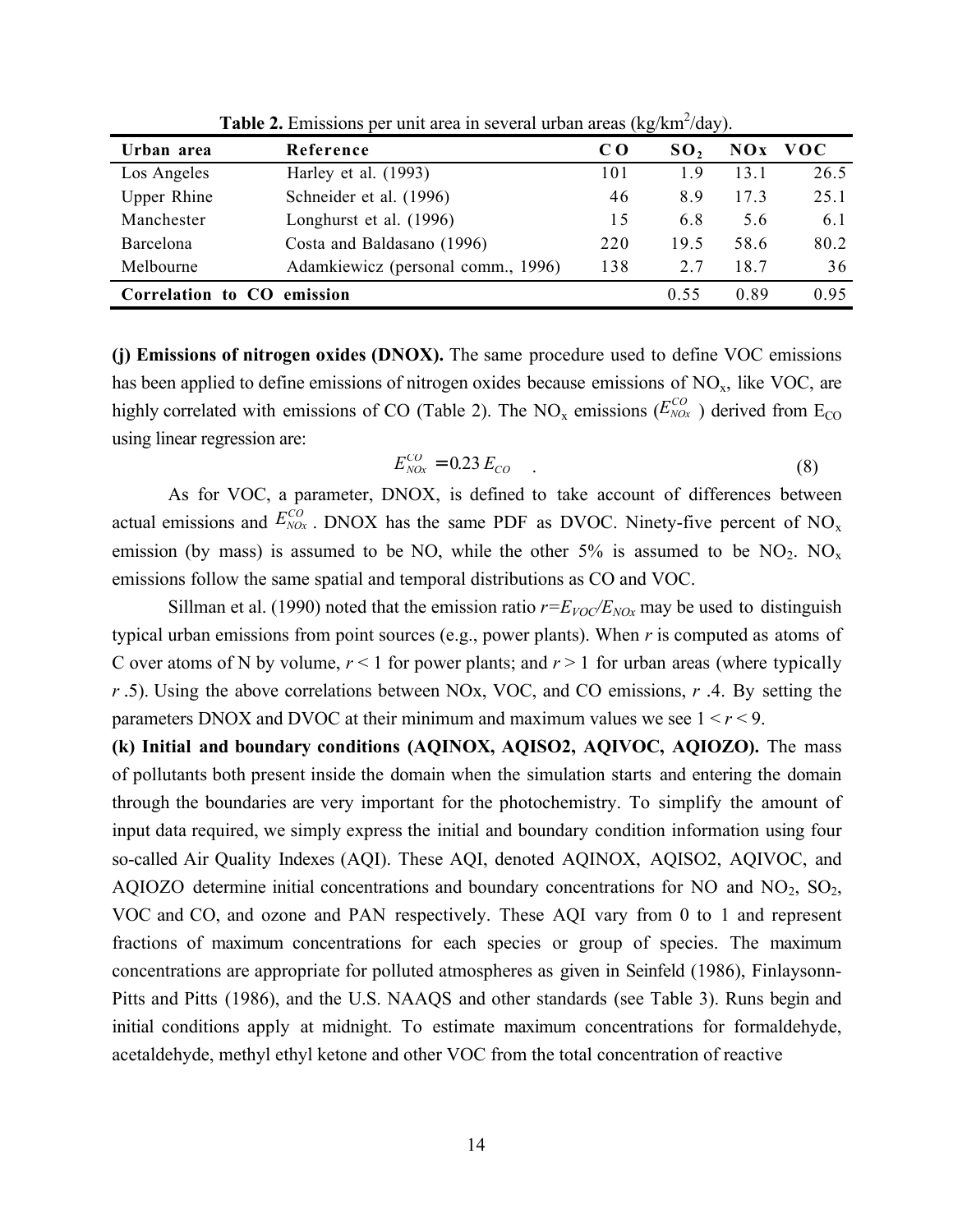| Pollutant          | Clean<br>troposphere <sup>(</sup> | WHO Air<br><b>Polluted</b><br>troposphere <sup>(</sup><br>Quality<br>Guideline |                     | <b>NAAQS</b> | Value<br>for<br>$AQI=1$ |
|--------------------|-----------------------------------|--------------------------------------------------------------------------------|---------------------|--------------|-------------------------|
| $\rm CO$           | 200-1000                          | 1000-50000                                                                     | 25000 $(1 h)^{(b)}$ | 35000(1 h)   | 4000                    |
| SO <sub>2</sub>    | $1 - 10$                          | 20-200                                                                         | 125(1 h)            | 500(3 h)     | 100                     |
| NO <sub>2</sub>    | $0.1 - 20$                        | 50-500                                                                         | 190(1 h)            | 50 (annual)  | 300                     |
| N <sub>O</sub>     | $0.01 - 20$                       | 50-2000                                                                        |                     | 500(1 h)     | 100                     |
| RHC <sup>(c)</sup> | 100-500                           | 500-1500                                                                       |                     | 240(3 h)     | $1000^{\text{(d)}}$     |
| O <sub>3</sub>     | $20 - 80$                         | 100-500                                                                        | 100(1 h)            | 120(1 h)     | 250                     |

**Table 3.** Concentrations for defining AQI (see text) (in ppb by mole).

(a) Range of values for so-called clean and polluted atmospheres are taken from Seinfeld (1986) and Finlayson-Pitts and Pitts (1986).

(b) Averaging time for concentrations for each specific standard is given in parenthesis.

(c) Values for reactive hydrocarbons are given in ppb by moles of C (ppbC).

(d) RHC=1000 ppb means the following concentrations for each species: formaldehyde, 40 ppb; acetaldehyde,

20 ppb; methyl ethyl ketone, 22 ppb; alkanes (\$C4), 95 ppb; ethene, 28 ppb; alkenes (\$C3), 18 ppb; toluene, 20 ppb; higher aromatics, 8 ppb.

hydrocarbons, RHC, we have slightly modified the factors provided in the CIT User's Manual (McRae et al., 1992). We assume a beta distribution between 0 and 1 for the PDF of each AQI (Figure 1). The most probable value is assumed to be 0.1, which corresponds to a quite clean atmosphere. The justification for the latter assumption is that boundary conditions are set through these AQI values, and we assume that the non-urban area around the city is not usually very polluted.

Initial concentrations vary throughout the domain. The values given by multiplying the maximum concentrations by the AQI are assumed to apply to city center and downwind from it (Figure 3). At different distances from the center, initial concentrations are assumed to be lower, so that at the upwind boundary, the concentration is 0.1 times the central concentration (see Figure 3). Boundary conditions are kept constant for the whole run.

#### **3.2. Selected outputs**

The CIT model predicts as outputs grid-resolved concentration fields of all species considered as well as their fluxes in and out of the domain. As for the inputs, computational demands limit the amount of output information that we can consider. Mass balance in the domain for each chemical species requires:

$$
M_i(t) = M_i(0) + F_i^m(0,t) - F_i^{out}(0,t) + E_i(0,t) + R_i(0,t)
$$
\n(9)

where  $M_i(t)$  is the total mass of species *i* in the domain after *t* hours;  $M_i(0)$  is the mass at the beginning of the run (initial conditions);  $F_i^{in}(0,t)$  and  $F_i^{out}(0,t)$  are respectively the total amounts of species *i* that have entered and exited the domain through the boundaries, over time *t*;  $E_i(0,t)$  is the true emission of species *i* over time *t*; and  $R_i(0,t)$  is the amount of species added (positive) or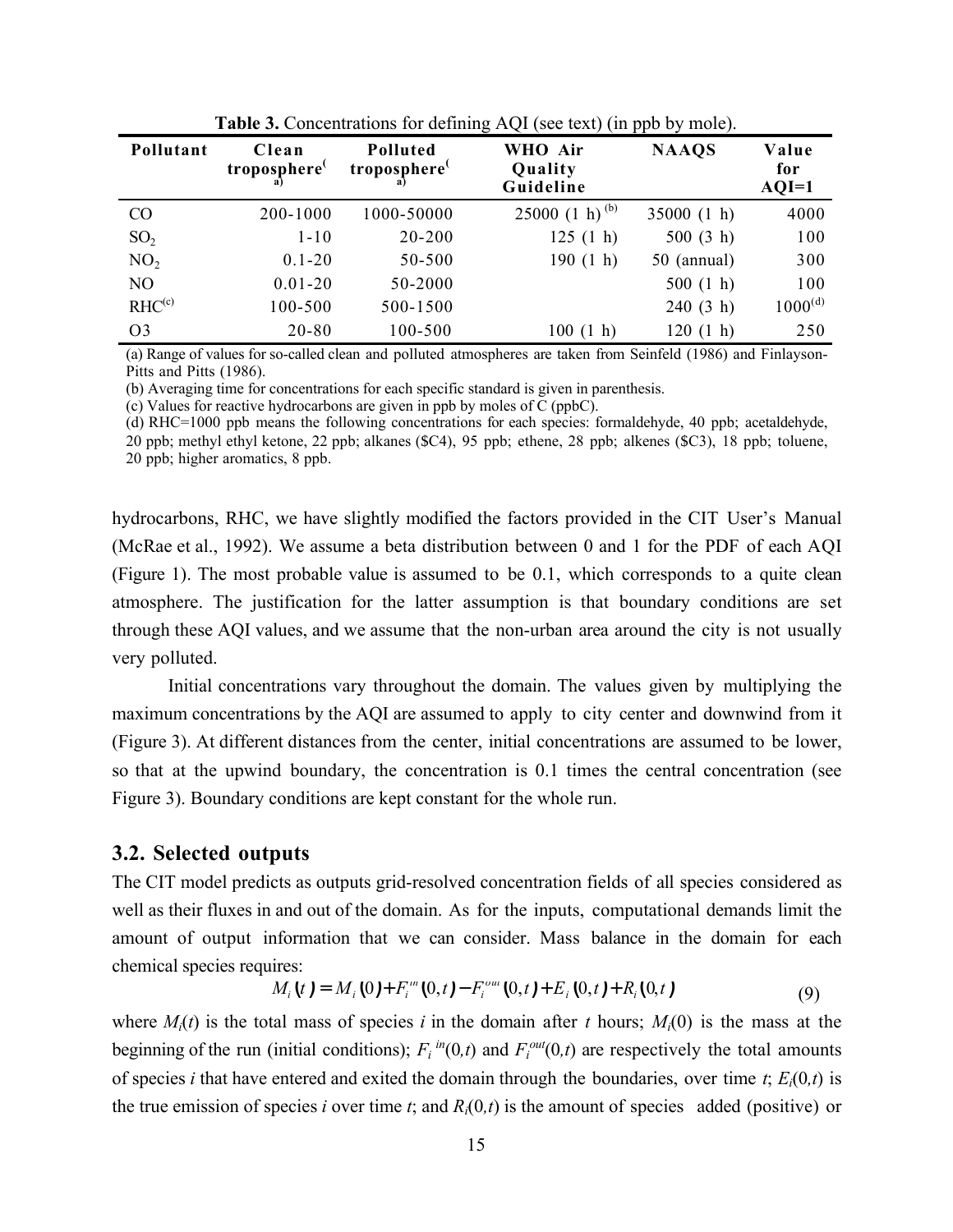removed (negative) in the domain by chemical reactions between *t*=0 and *t.* The effective emission  $(EE<sub>i</sub>(t))$ , is defined as the sum of the true emissions and the net production or destruction due to chemistry. Since the CIT model does not provide explicitly the term *Ri*, we derive the effective emissions using:

$$
EE_i(t) = E_i(0, t) + R_i(0, t) = M_i(t) - M_i(0) - F_i^{in}(0, t) + F_i^{out}(0, t)
$$
 (10)

Since the long-term average of  $M_i(t)$ - $M_i(0)$  (accumulation in domain) is generally much less than the long-term average for  $F_i^{net}(t) = F_i^{out}(0,t) - F_i^{in}(0,t)$  (net export from domain) then, over the long term, the effective emissions equal approximately the export of pollutants from the domain. *EEi* may be aged primary emissions or production of secondary pollutants, depending upon the species. In principle,  $EE_i$ , like  $R_i$ , may have positive or negative values.

We are interested in the effective emissions of (primary) species that are actually emitted (NO,  $NO_2$ ,  $CO$ ,  $SO_2$ ,  $SO_3$  and some VOC species) and (secondary) species generated by chemistry  $(O_3, HNO_2, HNO_3, HNO_4$  and PAN).

We typically run the CIT model for one day. This length of time is of the same order than the mean residence time of pollutants in the domain and enables resolution of the effects of the daily cycles of emissions and solar radiation. We could output the effective emissions every hour; to reduce the number of outputs, but still define the daily cycle, we output results every six hours.

In summary, the outputs that we include in our parameterization are: the total mass inside the domain at the beginning of the simulation, and after 6, 12, 18 and 24 h  $(M<sub>i</sub>(0), M<sub>i</sub>(6), M<sub>i</sub>(12))$ , *M*<sub>i</sub>(18), *M*<sub>i</sub>(24)) and the net export fluxes after 6, 12, 18 and 24 h ( $F_i^{net}(0,6)$ ,  $F_i^{net}(0,12)$ ,  $F_i^{net}(0,18)$ ,  $F_i^{net}(0,24)$ ) for all species. All these outputs are expressed per unit area. In addition, we output quantities that are useful air pollution indicators: domain-averaged and 8 h-averaged concentrations for some pollutants  $(SO_2, NO_x, CO \text{ and } O_3)$ , total  $SO_2$  deposition every 8 hours, and maximum ozone concentration and the time when the peak is reached. These latter outputs allow us the use of the parameterization in assessment of local air pollution control policies.

#### **3.3. Obtaining the parameterizations**

Having defined the inputs and their PDFs and outputs of interest, we use the program DEMMUCOM (Tatang, 1994) to obtain the desired parameterizations. DEMMUCOM defines the collocation points (i.e., specific inputs) necessary to run the CIT model as many times as required and computes the coefficients of the polynomial expansion.

Since we are potentially interested in 31 species, and nine outputs for every species, plus the 17 additional air pollution-related outputs, we have a total of 296 outputs, and hence need to generate 296 parameterizations. This is not computationally demanding, since the same number of runs of the CIT model is needed for one output as for multiple outputs. The required number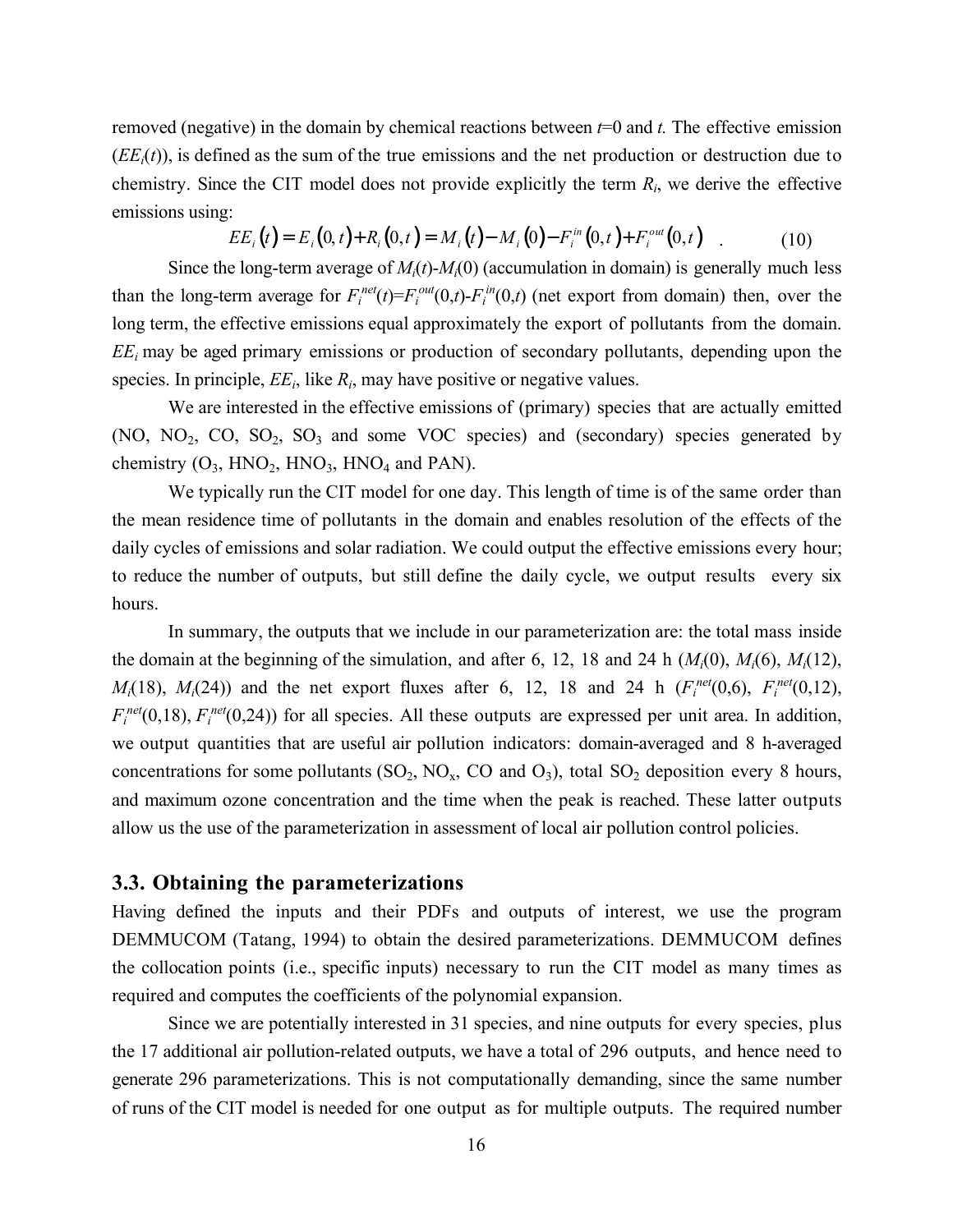of runs of the CIT model is instead defined by the number of inputs and the desired level of accuracy of the approximation. For example, to obtain the 296 parameterizations with 14 inputs, the first order  $(N=1)$  approximation requires 15 runs, the second order  $(N=2)$  approximation requires 120 runs, and the third order (N=3) needs 680 runs. The rapid increase in the number of runs needed with increasing order of the approximation is due to the increasing number of possible cross products which can involve up to 14 polynomials of the input parameters (see equation (4)).

#### **4. Results and discussion**

#### **4.1. Parameterization equations**

Initial applications of the above methodologies indicated that a second order approximation provides a good balance between accuracy of results and number of CIT model runs required. Also, the third order polynomial chaos expansion did not show a clear improvement in the accuracy of parameterization outputs when compared with true model outputs (Calbó et al., 1996). Hence we chose a second order expansion for the work described here.

We can in addition take advantage of any a priori knowledge about the CIT model response surface to improve the approximation. In particular, we know that the response surface is periodic regarding the parameter DATE. Since a second order polynomial expression does not have a periodic behavior, we augment the expansion by including a cosine function. The parameterization that we derive is, specifically, a second order polynomial expansion for 13 input variables (all except DATE) multiplied by a function of the input DATE that takes account of the annual cycles in output *y*:

$$
y = y_0 + [A(x_2,...,x_{14})\cos(\omega x_1 + \delta(x_2,...,x_{14}))]PCE(x_2,...,x_{14})
$$
\n(11)

$$
PCE = \sum_{i=2}^{14} y_1^i P_i^1(x_i) + \sum_{i=2}^{14} y_2^i P_i^2(x_i) + \sum_{i=2}^{14} y_{i1}^{ij} P_i^1(x_i) P_i^1(x_j)
$$
(12)

Here  $x_1$  is the input DATE,  $x_2,...,x_{14}$  are the other 13 inputs, *A* and  $\delta$  are the amplitude and the phase angle to be found for each set of input parameters, and  $y_0$  is the mean value for the output.

Based on physical reasoning, there are specific constrains on outputs:  $M_i(t)$  \$ 0;  $F_i^{net}(t)$  \$ - $F_i^{\text{in}}(t)$ ; deposition and concentration \$ 0; and the time of peak ozone concentrations lies in the range 0 to 24 h. Due to space limitations, the large number of coefficients that multiply each polynomial to define each output, and the orthogonal polynomials corresponding to each input are not given here. Instead, Fortran and C versions of the parameterizations are available by contacting the authors.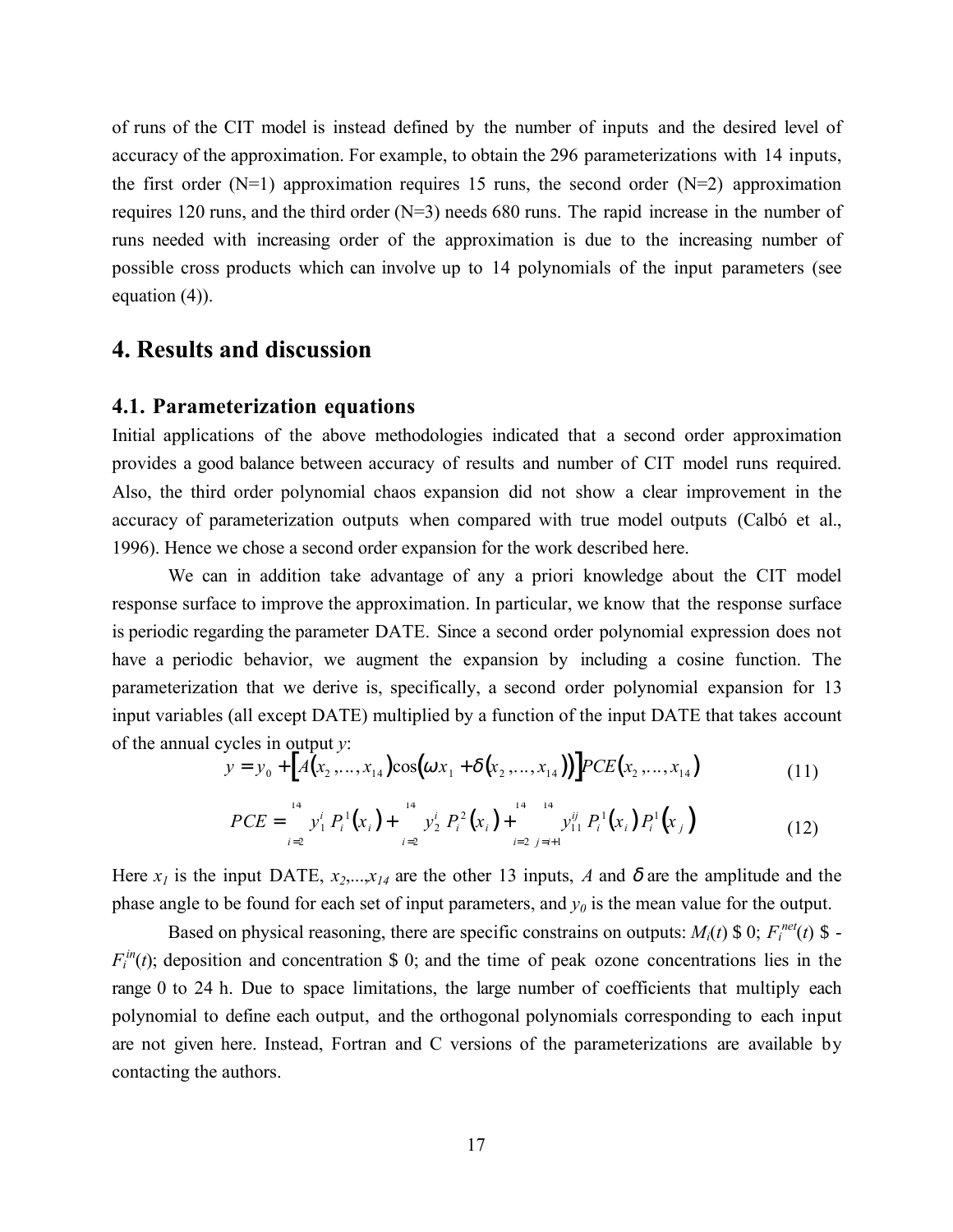| <b>Species</b>   | M(0)                    | M(6)    | $Fnet(0-6)$ | M(12)  | $Fnet(0-12)$ | M(18)  | $Fnet(0-18)$ | M(24)  | $Fnet(0-24)$ |
|------------------|-------------------------|---------|-------------|--------|--------------|--------|--------------|--------|--------------|
| N <sub>0</sub>   | 0.9997                  | 0.9522  | 0.7372      | 0.9134 | 0.9256       | 0.8655 | 0.9379       | 0.7732 | 0.8944       |
| NO <sub>2</sub>  | 0.9999                  | 0.9594  | 0.9579      | 0.9641 | 0.9506       | 0.8925 | 0.9392       | 0.891  | 0.9315       |
| $\mathbf{0}_3$   | 0.9999                  | 0.9786  | 0.9352      | 0.8488 | 0.942        | 0.9491 | 0.9116       | 0.9505 | 0.8979       |
| HNO <sub>3</sub> | $\mathbf{1}$            | 0.9084  | 0.9395      | 0.9381 | 0.9408       | 0.9468 | 0.9464       | 0.9357 | 0.9389       |
| C <sub>0</sub>   | 0.9982                  | 0.9884  | 0.9224      | 0.984  | 0.9503       | 0.9868 | 0.9726       | 0.9863 | 0.9829       |
| <b>HCHO</b>      | 0.9982                  | 0.9906  | 0.9297      | 0.9518 | 0.9451       | 0.9718 | 0.9347       | 0.9798 | 0.9519       |
| ALD <sub>2</sub> | 0.9975                  | 0.9871  | 0.9471      | 0.9662 | 0.953        | 0.9464 | 0.9417       | 0.947  | 0.9545       |
| <b>MEK</b>       | 0.9946                  | 0.9829  | 0.9269      | 0.9764 | 0.9492       | 0.9813 | 0.951        | 0.9819 | 0.9634       |
| <b>PAN</b>       | 0.9999                  | 0.9775  | 0.9483      | 0.9171 | 0.9149       | 0.9018 | 0.8351       | 0.8925 | 0.8527       |
| <b>ALKA</b>      | 0.9993                  | 0.9909  | 0.9341      | 0.9777 | 0.9565       | 0.9606 | 0.9546       | 0.9703 | 0.9645       |
| <b>ETHE</b>      | 0.9993                  | 0.9911  | 0.9322      | 0.9566 | 0.9507       | 0.9159 | 0.9322       | 0.9452 | 0.9366       |
| <b>ALKE</b>      | 0.9993                  | 0.9521  | 0.8928      | 0.6943 | 0.8787       | 0.6032 | 0.8004       | 0.7408 | 0.7819       |
| <b>TOLU</b>      | 0.9993                  | 0.9909  | 0.9341      | 0.9697 | 0.9564       | 0.9445 | 0.9484       | 0.9635 | 0.9544       |
| <b>AROM</b>      | 0.9993                  | 0.9904  | 0.9249      | 0.7244 | 0.9253       | 0.6787 | 0.829        | 0.8417 | 0.799        |
| SO <sub>2</sub>  | 0.9994                  | 0.9909  | 0.9465      | 0.985  | 0.9601       | 0.9784 | 0.9757       | 0.9859 | 0.9859       |
| SO <sub>3</sub>  | $\mathbf{1}$            | 0.991   | 0.6395      | 0.9526 | 0.9362       | 0.9375 | 0.9351       | 0.9486 | 0.9438       |
|                  | $0-8$ h                 | $9-16h$ | $17-24 h$   |        |              |        |              |        |              |
| $SO2$ dep.       | 0.8829                  | 0.9291  | 0.8851      |        |              |        |              |        |              |
| SO <sub>2</sub>  | 0.8916                  | 0.923   | 0.8612      |        |              |        |              |        |              |
| CO conc          | 0.9462                  | 0.9521  | 0.8508      |        |              |        |              |        |              |
| $NO_{x}$         | 0.9046                  | 0.9085  | 0.7465      |        |              |        |              |        |              |
| $O_3$ conc       | 0.8921                  | 0.9337  | 0.8855      |        |              |        |              |        |              |
| $O_3$ peak       | $0.8226$ O <sub>3</sub> |         | 0.5658      |        |              |        |              |        |              |

**Table 4.** Index of agreement, *d*, for all the outputs

#### **4.2 Parameterization tests**

DEMMUCOM includes a methodology for checking the error in expressions like (11) and (12) for the purposes of uncertainty analysis. As such, relatively small variations of an uncertain input around a central value resulting in small variations of the output around its mean value are assumed. We are interested in larger variations of inputs so we have followed another procedure. First, we have defined 100 sets of the 14 input parameters by randomly sampling within each input parameter's PDF, while demanding that 50 of these sets have all input parameters inside the range of values defined by the collocation points used to derive the parameterization. Then, we run both the CIT model and the second order parameterization with each set of input parameters, and we compare the results.

Wilmott (1982) has suggested that several statistical indexes, such as the mean bias error, the root mean square error, the mean absolute error, the intercept and the slope of the least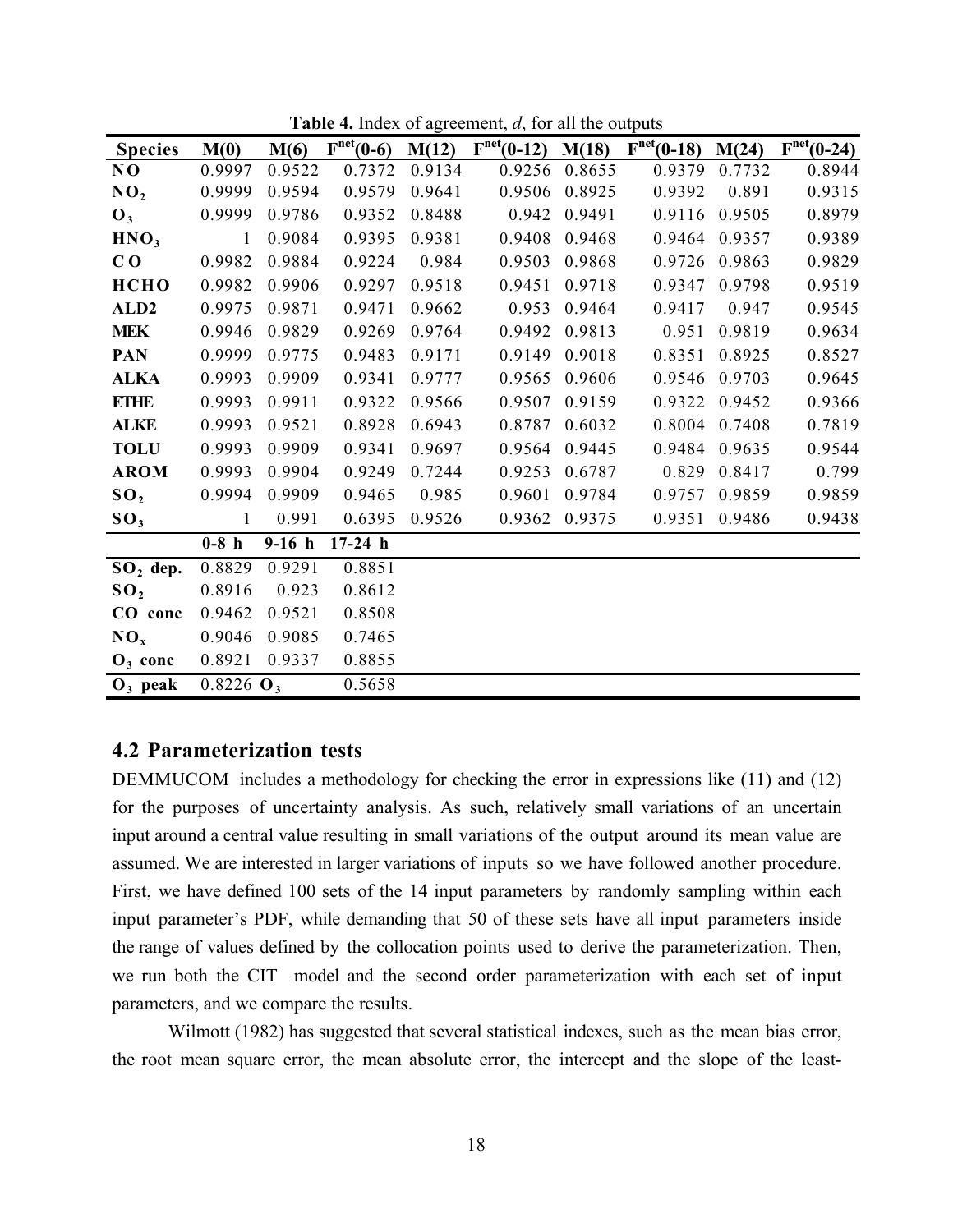squares regression, among others, should be reported when analyzing a model's performance. As a summary of all these measures, he proposed an "index of agreement" *d* defined by:

$$
d = 1 - \frac{\sum_{i=1}^{P} (\nu_T^i - \nu_A^i)^2}{\sum_{i=1}^{P} (\nu_A^i - \overline{\nu_T} + \nu_T^i - \overline{\nu_T})^2}
$$
(13)

where the subscript *T* denotes true model results, the subscript *A* denotes parameterization results, and the over bar denotes the mean value.  $P$  (=100) is the number of comparisons used to check the error. With this definition, the better the model, the closer *d* is to unity. Wilmott (1982) notes that this index, which is both relative and bounded, is particularly useful for comparing different models with the same set of inputs and outputs. In our case, we use it to compare the second order parameterizations to the parent CIT model.

The values for *d* for each output are shown in Table 4. Most *d* values are evidently close to unity indicating the parameterization is a quite good approximation for most of the outputs. Only for a very few outputs is the index of agreement below 0.75. Specifically, the time when the peak ozone concentration is reached is poorly approximated  $(d = 0.5658)$ . This result could be expected, since the second order expansion does not provide high time resolution and the time when peak ozone occurs is a non-linear function of the input parameters.

Correlations between parameterization and CIT model outputs are generally good (Figure 5). The points in Figure 5 that are far from the perfect correlation lines generally correspond to a set of input values that is very unlikely to happen (i.e., one or more input parameters take a value close to the limit of their PDFs, represented in the figure by open squares). Again the only exception to the goodness of the parameterizations is the time for peak ozone concentration. Except for this time, linear regressions between CIT model and parameterization show intercept values close to 0, slopes close to 1, and correlation coefficients exceeding 0.6.

#### **4.3. Parameterization applications**

The derived parameterization can be used for computationally efficient simulation of urban scale processes in global scale models, for determining probability distributions of outputs, and for carrying out sensitivity analyses.

To determine PDFs for each output, we have run the 296 parameterizations 10,000 times with sets of input parameters generated by Monte Carlo sampling within the ranges defined for each. Results for the total net flux of 9 species through lateral boundaries in one day  $(F_i^{net}(0,24))$ , sulfur dioxide deposition, peak ozone concentration and the time when this peak is reached are shown in Figure 6. Note that net fluxes are usually biased towards positive values indicating that the flux of pollutants leaving the urban region exceeds the flux of pollutants entering, as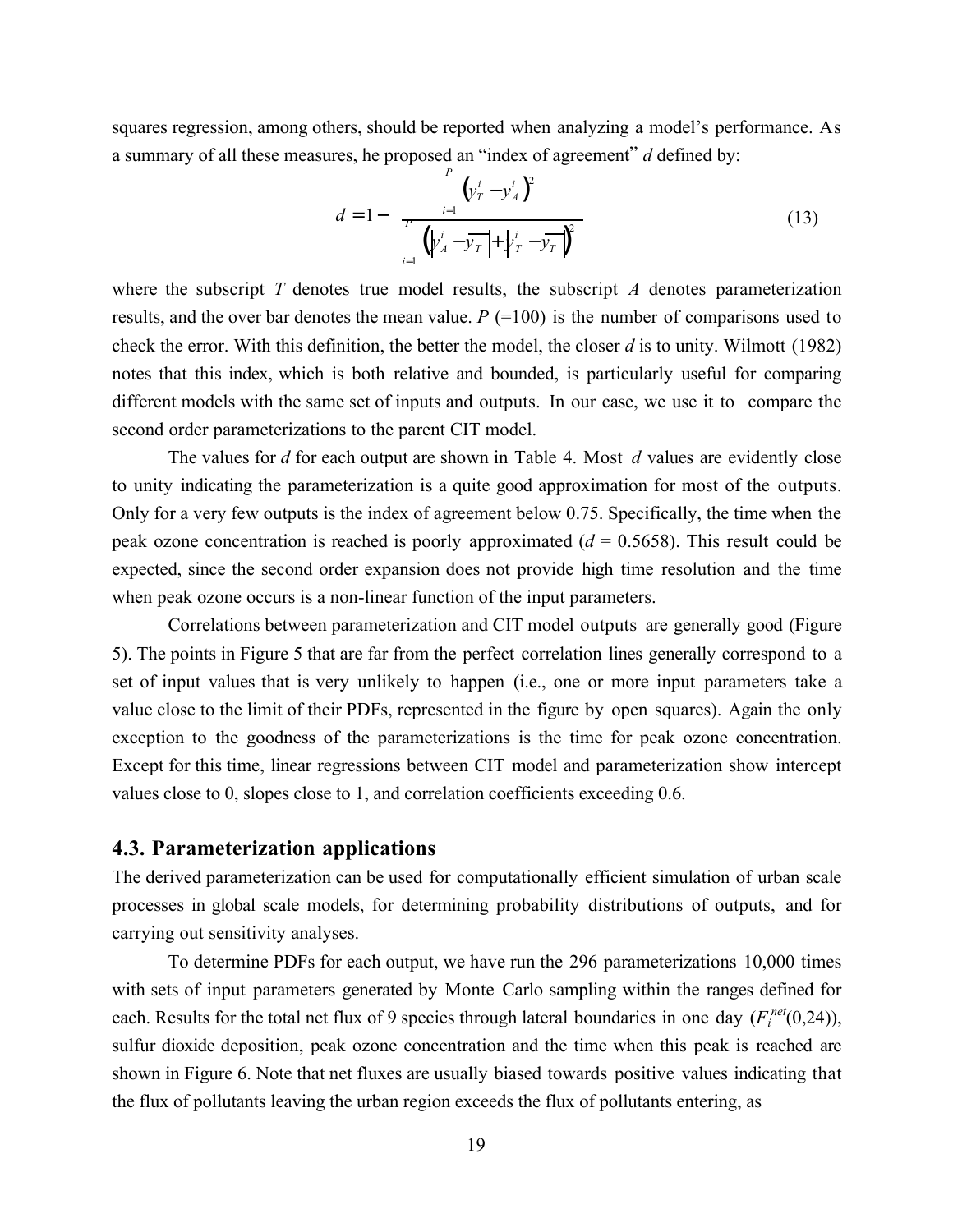

**Figure 5.** Sample of comparisons between parameterization results and true model results. We have chosen 12 out of the 296 outputs. Here, a total of 100 runs using sets of input parameters generated randomly are shown. Full squares correspond to points whose input parameters lie inside the range of sampling values used to generate the approximation. Open squares have one or more parameters outside that range.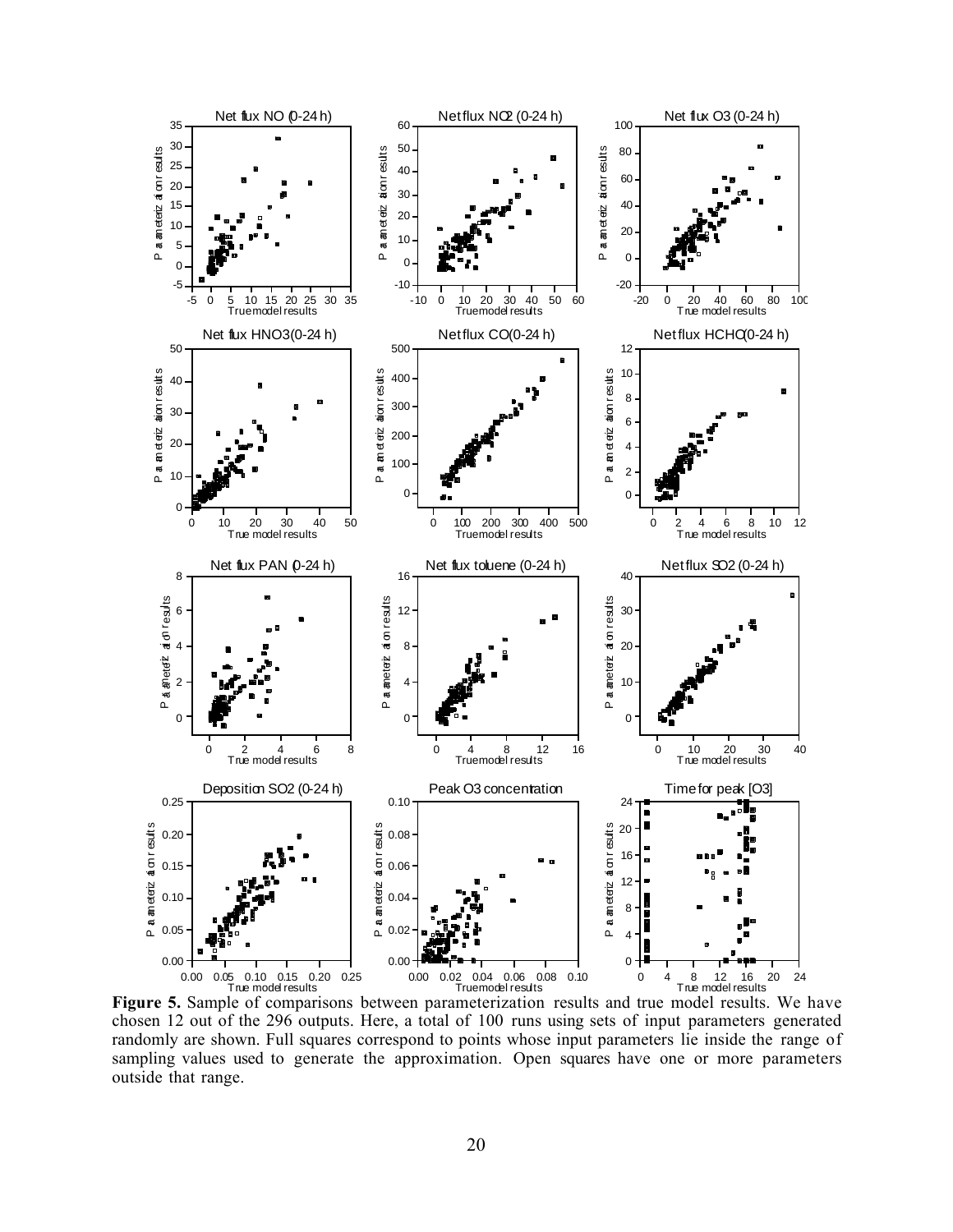

**Figure 6.** Probability density functions for selected outputs obtained by running the parameterizations 10,000 times with different sets of Monte Carlo generated input parameters.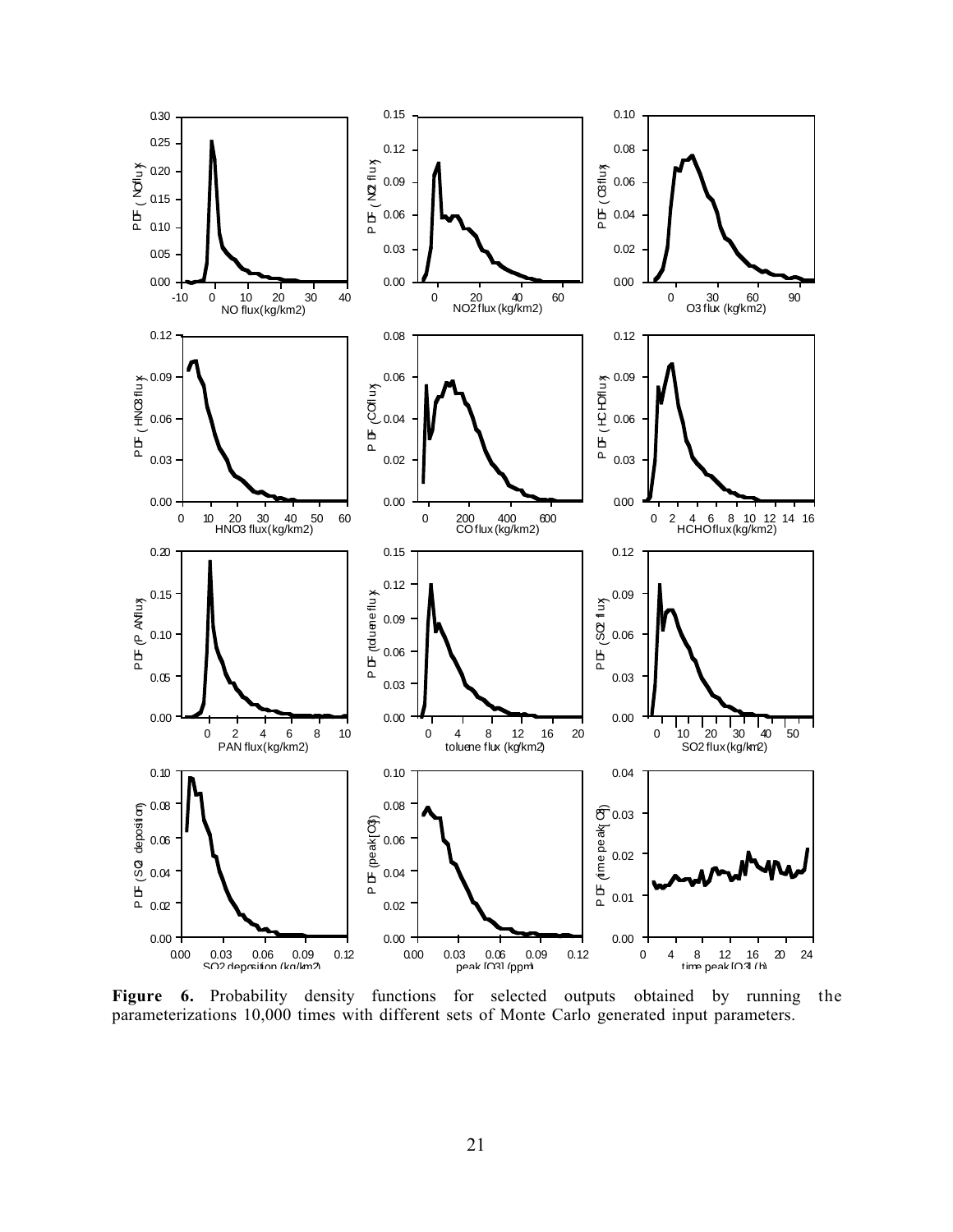expected. For some species (e.g., ozone) the net flux can be negative indicating efficient net destruction rather than production of these species in certain circumstances. The  $SO<sub>2</sub>$  deposition flux may reach 0.1 kg/km<sup>2</sup> per day, although in general it is less than 0.03 kg/km<sup>2</sup>. Similarly, the peak ozone concentration may reach 0.1 ppm, but usually it is well below 0.06 ppm. Although this value may seem low, note that we define the peak to be the maximum domain averaged concentration. The actual peak in a specific grid cell in the domain may be two to five times higher than the domain average. Consistently with previously noted results, the PDF for the time of peak ozone does not have any significant pattern.

We have carried out two types of sensitivity analyses. First, DEMMUCOM provides the contribution of each input parameter to the variance of the outputs (Table 5). Note that the residence time, as well as certain air quality indices and emissions are the inputs that explain most of the variance for most of the outputs. Specifically, residence time is the most important contributor to the variance of half of the analyzed outputs. This makes sense, since the residence time is the parameter that defines how long pollutants undergo chemical reactions in the domain. The input CO is also very important since this parameter also determines emissions of  $NO<sub>x</sub>$  and VOC through the correlations (6) and (8). The air quality indexes for  $NO_x$ , VOC, and ozone, which determine initial and boundary conditions in the simulation, are also important parameters. Note that while the  $SO_2$  emissions and  $SO_x$  air quality index appear less important, this is misleading because the number of outputs related to  $SO_x$  is much less than the number of outputs related to  $NO<sub>x</sub>$ -VOC- $O<sub>3</sub>$  photochemistry. The parameter LATI is quite important, since it drives (along with DATE) the incoming solar radiation and the temperature. Note that DATE does not appear in this analysis, since, as explained earlier, the seasonal effect has been considered external to the collocation method. Among meteorological inputs, the mixing layer height (MIXI) is the most important, especially for concentration related outputs. MIXI is naturally not important for outputs of the total amount of pollutants in the domain (as opposed to concentration), and it also has no effect at night when MIXI/20 is less than 50 m (its default minimum). The deviation from climatic temperature (DTEM) and cloudiness (CLOU) have in general a minor contribution to the variance of the analyzed outputs. For CLOU, this result is related simply to the fact that approximately half of the outputs correspond to nighttime (at 6 h and at 24 h) when cloud effects are not relevant.

Our second sensitivity analysis addresses the behavior of one output when changing one or more inputs. Since we have chosen 14 input parameters, each parameterization has a 14-D response surface. Obviously, we cannot easily represent a 14-D surface, but we can show 1-D or 2-D sections through this hypersurface. For two outputs (total mass of ozone after one day and net export flux of ozone during one day), several 1-D sections are shown in Figure 7. They have been obtained by following this procedure. First, a set of reference values for the input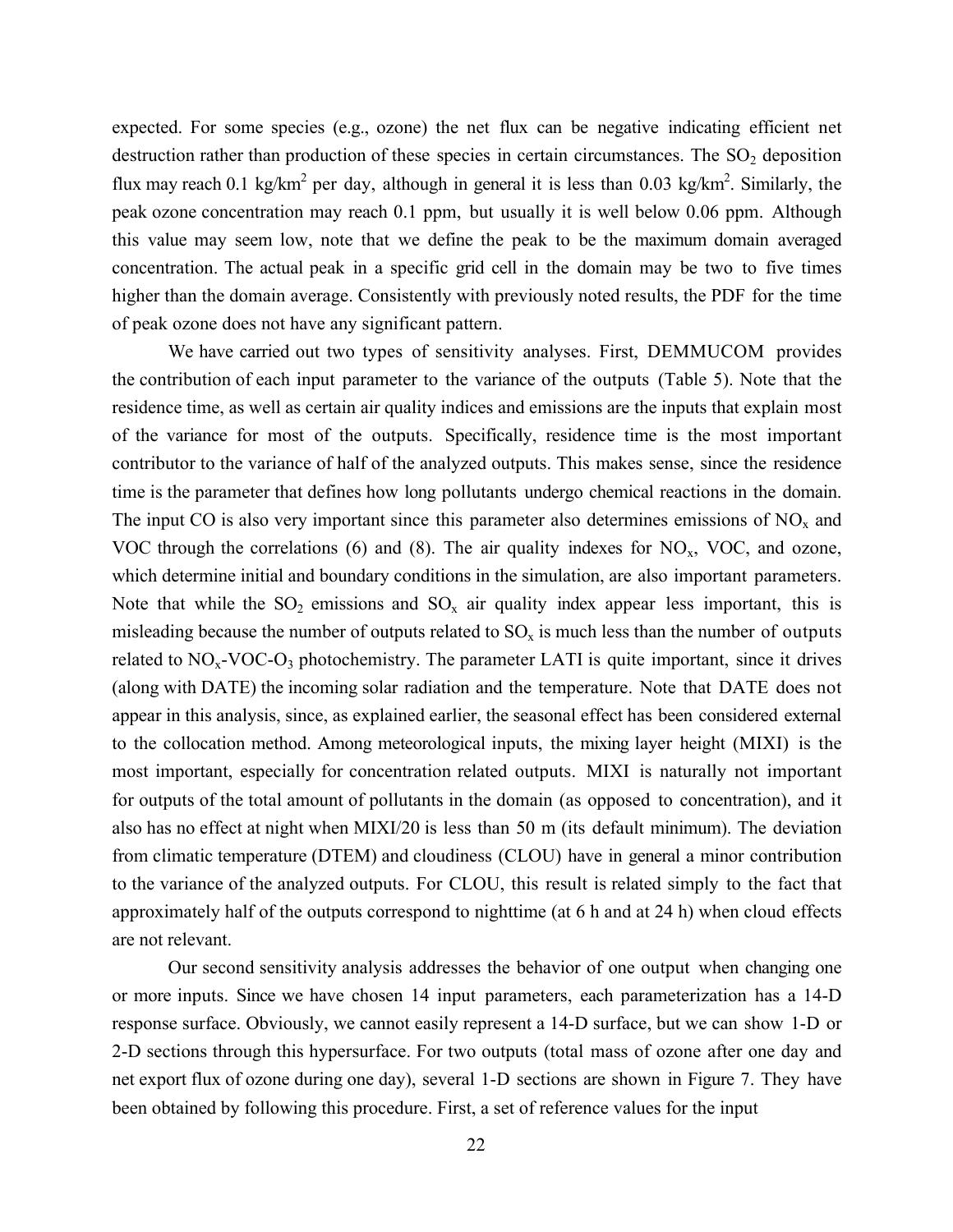| to the variance of the outputs |                                                                |                                                         |  |  |  |  |
|--------------------------------|----------------------------------------------------------------|---------------------------------------------------------|--|--|--|--|
| Input                          | Explains most of the<br>variance for this<br>number of outputs | Is the least<br>important for this<br>number of outputs |  |  |  |  |
| <b>TIME</b>                    | 67                                                             | $\theta$                                                |  |  |  |  |
| <b>AQIVOC</b>                  | 18                                                             | $\theta$                                                |  |  |  |  |
| CO                             | 23                                                             | 3                                                       |  |  |  |  |
| <b>AQINOX</b>                  | 11                                                             | $\theta$                                                |  |  |  |  |
| LATI                           | 2                                                              | $\theta$                                                |  |  |  |  |
| <b>AQIOZO</b>                  | 7                                                              | 2                                                       |  |  |  |  |
| <b>MIXI</b>                    | 5                                                              | 4                                                       |  |  |  |  |
| <b>NOX</b>                     | $\overline{2}$                                                 | 3                                                       |  |  |  |  |
| <b>CLOU</b>                    | $\Omega$                                                       |                                                         |  |  |  |  |
| <b>TEMP</b>                    | 0                                                              | 4                                                       |  |  |  |  |
| <b>VOC</b>                     |                                                                | 16                                                      |  |  |  |  |
| <b>AQISOX</b>                  | 4                                                              | 30                                                      |  |  |  |  |
| SO <sub>2</sub>                | 5                                                              | 76                                                      |  |  |  |  |

**Table 5.** Input parameters sorted by their contribution to the variance of the outputs

parameters was chosen (DATE=182, LATI=40 $\degree$ N, DTEM=0, CLOU=5, MIXI=1000 m, TIME = 129600 s, SO2=10 kg/km<sup>2</sup>/day, CO=100 kg/km<sup>2</sup>/day, DNOX=0, DVOC=0, AQINOX=0.1, AQISOX=0.1, AQIVOC=0.1, AQIOZO=0.1). These reference values are the most probable values for non-uniform distributions, and central values for uniform distributions. Then, we allowed one input parameter at a time to vary between its limits, keeping all other parameters constant. The sensitivity of  $O_3$  related outputs to the inputs SO2 and AQISO2 is not shown, since this sensitivity is negligible.

Total mass and net flux of ozone are both larger for DATE values around 200 (summer at 40°N) when both solar irradiance and temperature are higher. Highest ozone mass and net flux occur in the tropics (LATI close to 0), which is reasonable since these latitudes receive maximum of solar radiation. The ozone mass and flux increase with increasing temperatures (DTEM) due to the dependence of key reactions rates on temperature. The effect of cloud increases is, as expected, to lower ozone generation. The deeper the mixing layer, the larger the ozone total mass and net flux. Deeper mixing layers mean the same amount of emissions enter a larger air mass, which, due to chemical nonlinearity, leads to enhanced ozone generation. The longer the residence time, the larger the mass accumulated in the domain and the lower the net flux of ozone. Conversely, for short residence times, ozone generation is small and ozone is advected rapidly out of the domain. The sensitivity of ozone to the parameter CO is apparently small. Recall that CO refers not only to carbon monoxide emissions, but it also defines emissions of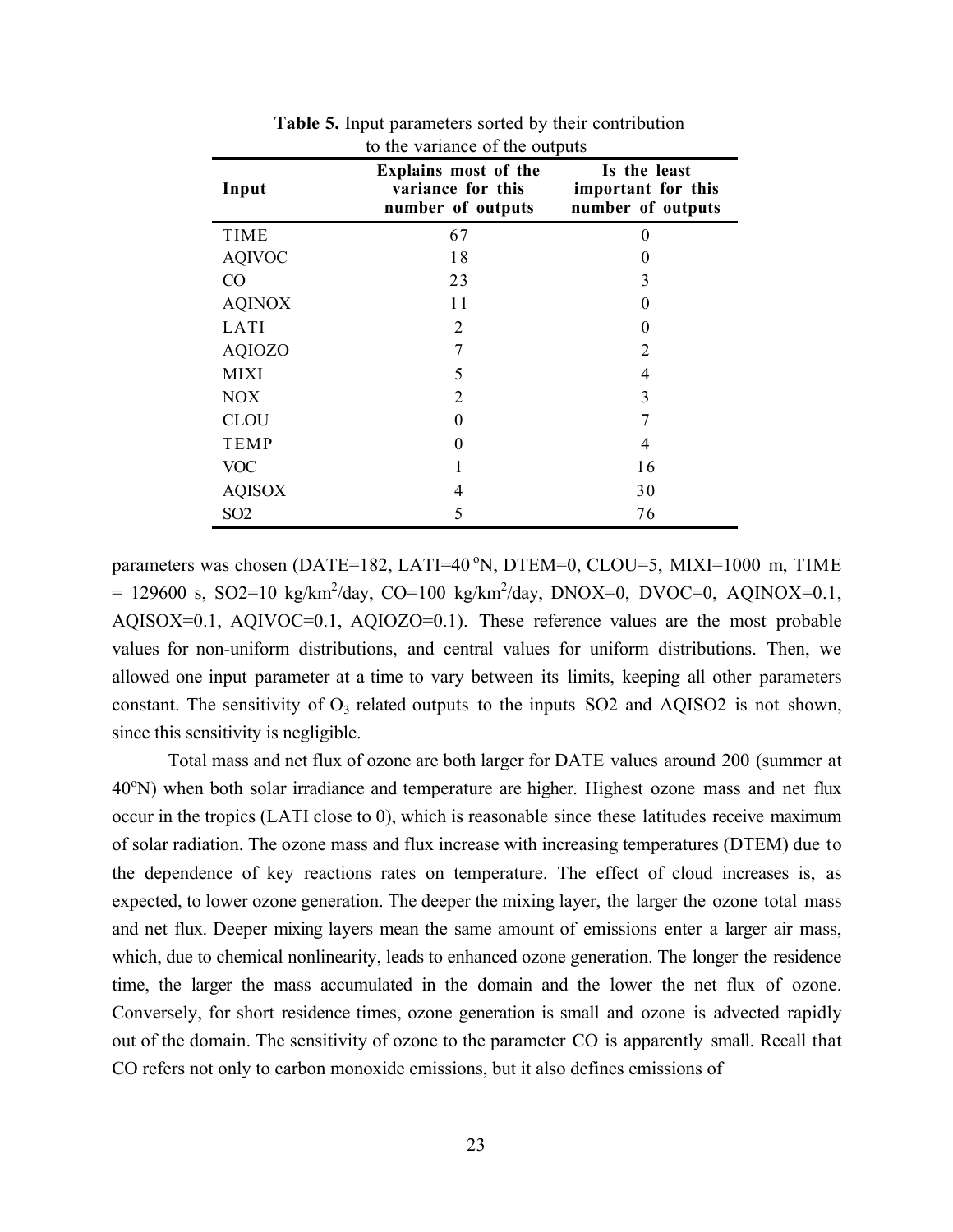

**Figure 7.** Sensitivity of the total mass of ozone in the domain after one day (circles) and net flux through the lateral boundaries during one day (squares) to variations in the indicated inputs. In the bottom right hand plot, the triangles refer to the initial mass in the domain.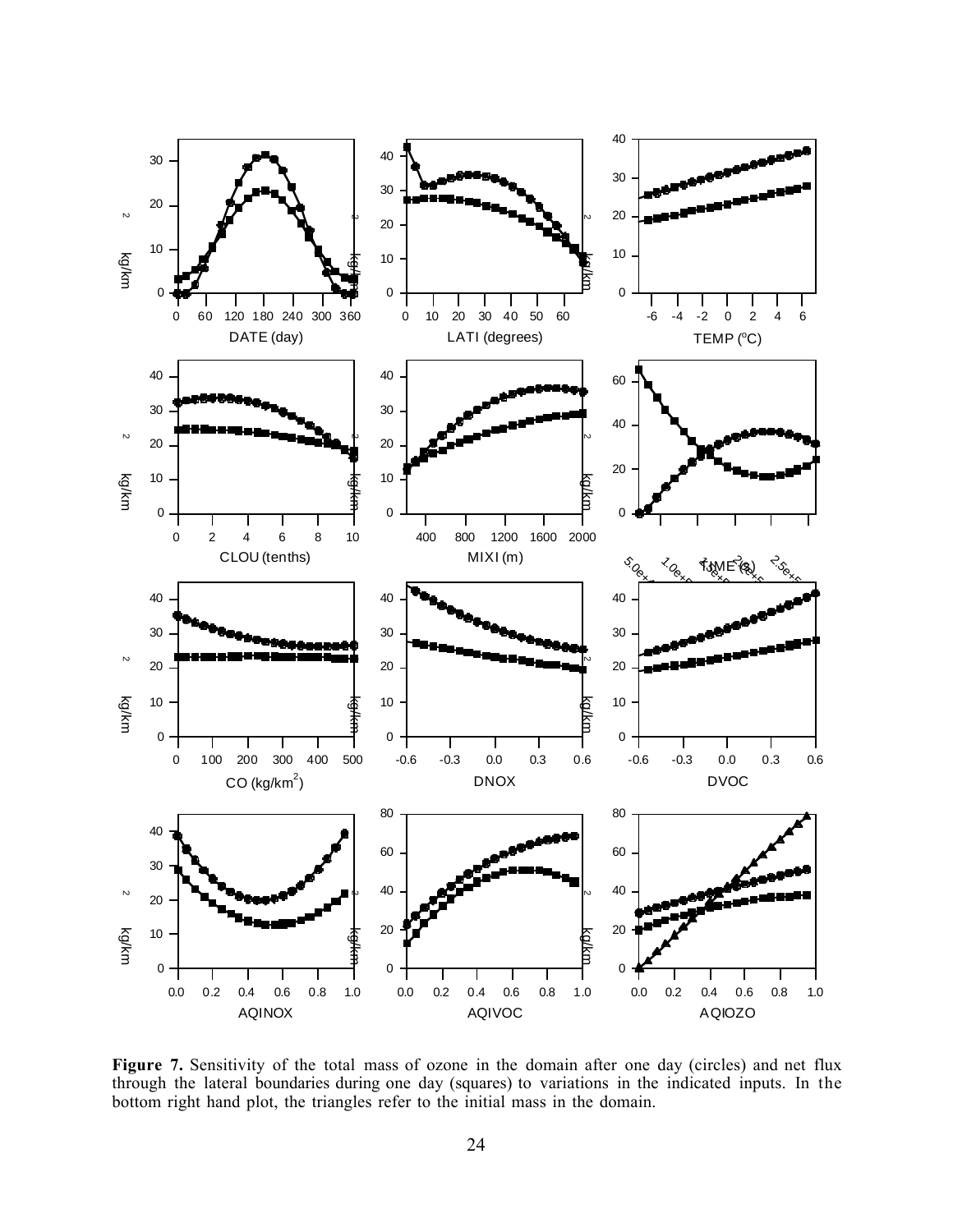$NO<sub>x</sub>$  and VOC. The highest accumulation of  $O<sub>3</sub>$  is reached with low CO (i.e., low CO, NO<sub>x</sub> and VOC emissions) but we caution that the approximation in the limit of very high emissions may be poor, since the beta function PDF of CO has small probability in that limit. The effect of the input parameters DNOX and DVOC (i.e., differences of the emissions of  $NO<sub>x</sub>$  and VOC from those defined by CO) is also shown in Figure 7. The amount of ozone created is lower when the emissions of  $NO<sub>x</sub>$  relative to CO are higher. On the other hand, the amount of ozone generated increases when the emissions of VOC, relative to CO, increase. In summary, the higher the ratio of VOC to  $NO<sub>x</sub>$  emissions, the higher the generation of ozone. Recall that this result is for a given reference set of the other input parameters. Finally, the effect of the indexes AQI (which determine both initial and boundary conditions) is also very important. The results for AQINOX show that higher ozone creation occurs with either clean or polluted  $NO<sub>x</sub>$  atmospheres. In contrast, the generation of ozone is lower in clean VOC atmospheres. The effect of increasing AQIOZO is, of course, to add more ozone at the beginning of the simulation. This results in more ozone at the end, and also in a larger flux through the boundaries.

A major proposed application of the parameterization developed here is to estimate effective emissions of pollutants from large urban areas using equation (10) in global scale chemical models. Hence this parameterization has been derived in such a way that it can be run sequentially at 6, 12, or 24 hours time steps for each polluted urban region in the global model. The relevant parameterization outputs are the net fluxes through the boundaries during the 6-24 hour run, and the total masses of pollutants in the urban domain after each run. The masses at the end of one run are then used to set the initial conditions for the next run. However, some corrections must be made. First, at the end of one run, we find amounts of pollutants present in the upper layers, depending on the maximum extent of the mixing layer during that run. However, the initial conditions for the next run assume that the two upper layers contain no pollutants. Therefore, some of the mass present inside the domain at the end of one run is not going to be present at the beginning of the next run, and must be accounted for as an extra (upper ventilation) flux of pollutants from the urban area into the global model. Second, initial concentrations of several pollutants are set through the same air quality index (e.g., NO and  $NO<sub>2</sub>$  through AQINOX). This means that initial concentrations always show the same relative amounts of such pollutants (in the case of  $NO_x$ , the ratio is 1 ppm of NO for 3 ppm of  $NO_2$ ). This initial ratio, of course, changes during the run due to the urban emissions and chemistry. Again, for some pollutants some mass has to be removed from the urban domain, and accounted for as another extra (AQI inconsistency) flux into the global model. In Figure 8 upper ventilation and AQI inconsistency fluxes for some specific cases are shown. Note that the upper ventilation flux depends strongly on mixing layer height, while the AQI inconsistency flux varies widely depending on the species. The effective emissions to be used by the global model are, therefore,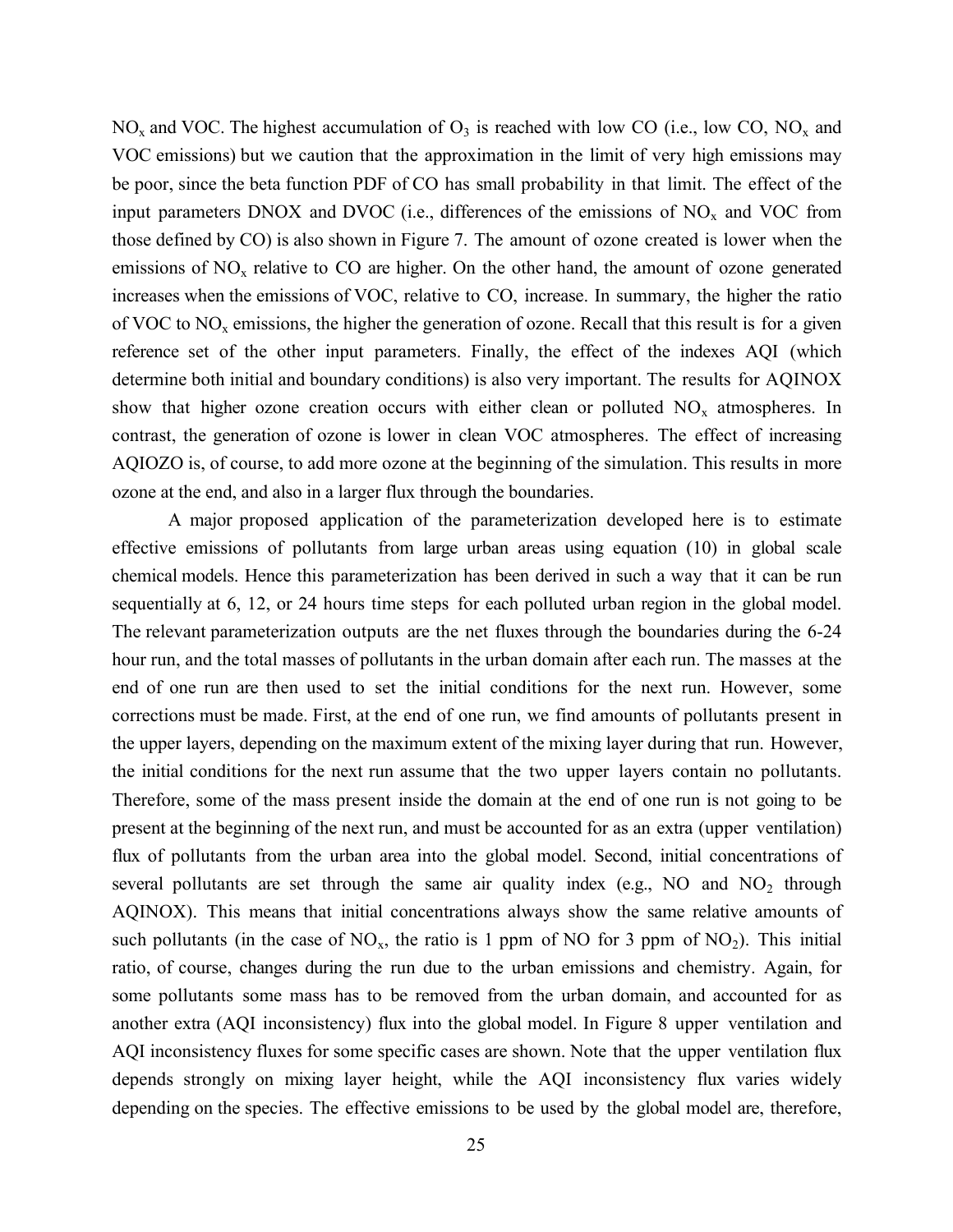the sum of three fluxes: the net flux through the boundaries (given as one of the parameterization outputs), the upper ventilation flux, and the AQI inconsistency flux. In this way, we ensure mass conservation for all species.



**Figure 8**. Examples of fluxes to be added to lateral fluxes due to upper ventilation (squares) and AQI inconsistency (circles) (see text). Fluxes are added to ensure mass conservation. Here, they are plotted as values relative to the corresponding net lateral fluxes.

### **5. Discussion and conclusions**

We have presented in this paper a methodology for developing a parameterization of urban scale processes that affect export rates of pollutants (effective emissions) from the urban region. The effect of these processes on emissions is important, as can be seen in Figure 9. The ratio of effective emissions to actual emissions is shown for several pollutants for a specific case defined by a reference set of data describing the actual emissions, the meteorology and the initial and boundary concentrations. Two quantities are given in Figure 9: the flux for each species that is to be input in a global scale model, and the fraction of this flux that is strictly due to chemistry (that is, discounting the effect of pollutants already present in the urban area). Some species are consumed by the urban scale chemistry  $(NO, SO<sub>2</sub>)$  while effective emissions of other species are several times bigger than actual emissions  $(NO<sub>2</sub>, SO<sub>3</sub>, several oxidized hydrocarbons).$  The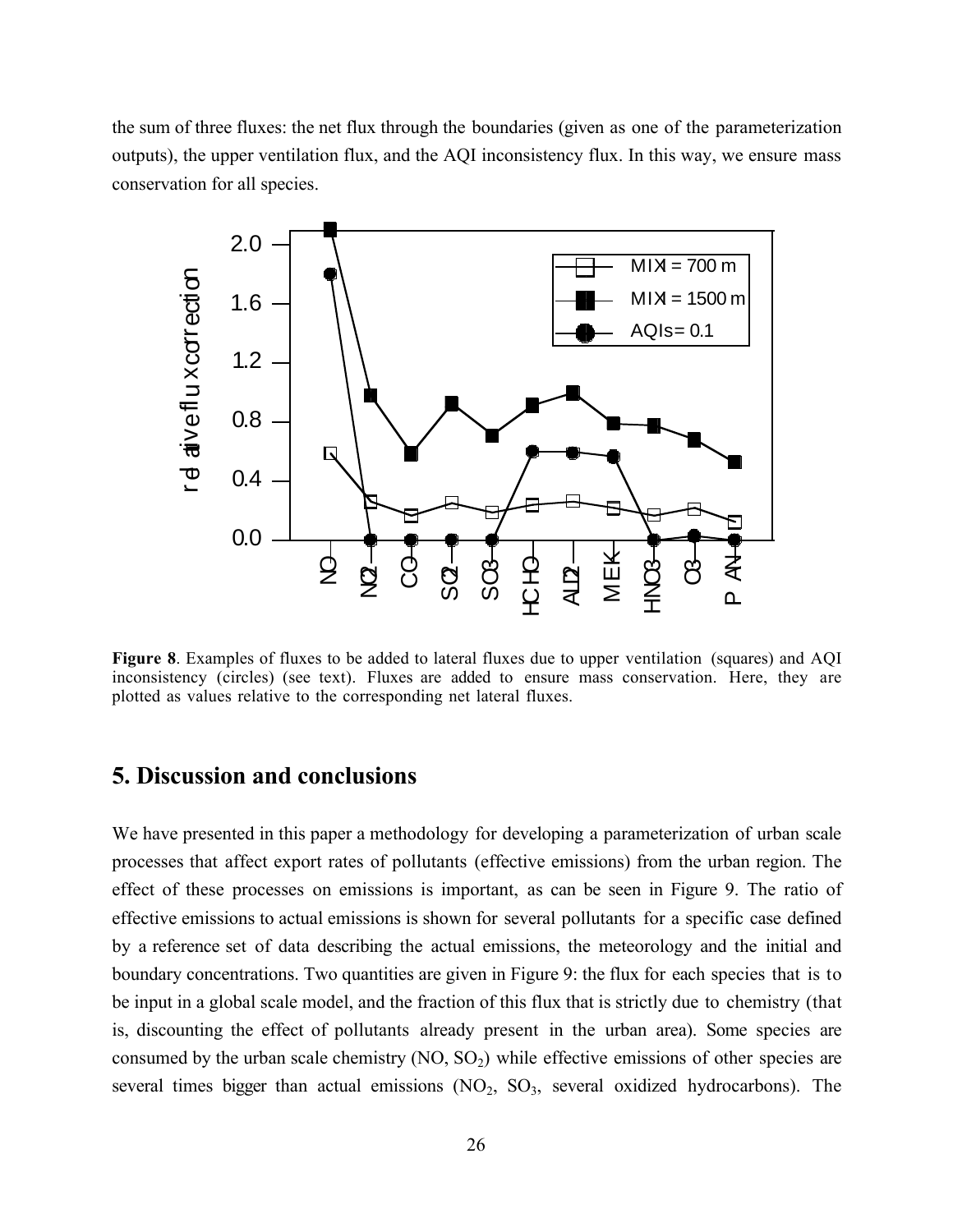importance of urban scale chemistry in creating secondary species such as ozone is also obvious from Figure 9 where their absolute emissions are shown.

The principal result of our work is the definition of a set of polynomial expressions that approximate the predictions by the CIT Urban Airshed Model for effective emissions of several species, as functions of fourteen input parameters. Specifically,

$$
EE_i^t = f_i^t(E_j, M)
$$
 (14)

where effective emissions of species *i* at time  $t$  ( $EE_i^t$ ) are a function of actual emissions of several species  $(E_i)$  and of other urban domain properties  $(M)$  such as meteorology. The total mass inside the urban domain and the net fluxes out of the domain of NO,  $NO_2$ ,  $HNO_2$ ,  $HNO_3$ ,  $HNO_4$ ,  $O_3$ , CO, PAN,  $SO_2$ ,  $SO_3$ , and several VOC species, among other species, after 6, 12, 18 and 24 h of photochemical activity are estimated. The domain averaged and time averaged concentrations of  $SO_2$ ,  $NO_x$ ,  $CO$ , and  $O_3$ , and the total deposition of  $SO_2$  are also estimated through other parameterizations. All these parameterizations need fourteen input values: the latitude of the city, the date of the simulation, the temperature, cloud cover and mixing layer depth (one value for each meteorological parameter), the estimated residence time (defined as the ratio between length of domain and mean wind), the emissions of CO,  $NO<sub>x</sub>$ , VOC and  $SO<sub>2</sub>$ , and finally four air quality indexes describing the initial pollution in the urban area of interest and the environment surrounding this area.

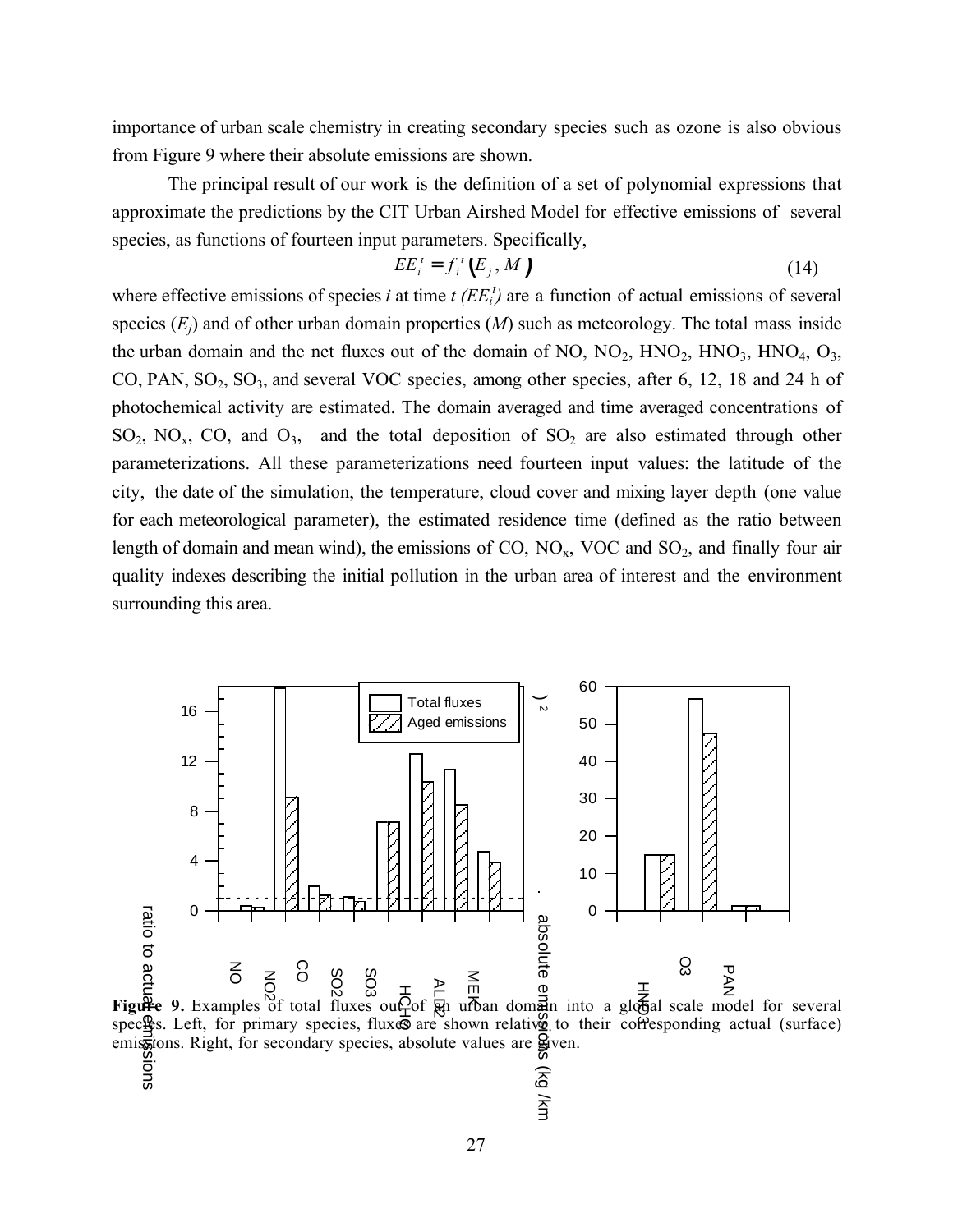To develop the parameterization we applied the probabilistic collocation method, which uses the probability density functions of the inputs to generate a set of orthogonal polynomials which form the basis for a polynomial chaos expansion that approximates the actual response of the CIT model to its inputs. To simulate the seasonal cycle the polynomial expansion is augmented by a cosine function. The parameterization provides a computationally very efficient simulation of the behavior of the actual model. By comparing the outputs of the parameterizations with the outputs of the true model, we conclude, in general, that the second order polynomial expansion is adequate for our purposes.

One use of these parameterizations is to facilitate inclusion of urban-scale processes as sub-grid scale phenomena in global-scale models. Corrections to the parameterizations to ensure mass conservation in this application are given. Another use, demonstrated in this paper, is for uncertainty and sensitivity analyses. Both of these uses are based on the capability of carrying out hundreds or thousands of runs of the parameterizations in a very short time.

Certain improvements and extensions are suggested for the future based on this work. First, the probabilistic collocation methodology could be used to obtain separate parameterizations for different types of large cities (defined by their shape, location, topography, etc.). Alternatively, a set of parameterizations could be used as a basis to simulate any specific city as a linear combination of the members of the set. Second, a detailed study of the quality of the approximations, involving not only comparisons with true model results but also with observations, is needed. For this purpose, there are some cities for which detailed emission inventories and meteorological and air quality data are available. Third, a more detailed sensitivity analysis for all the outputs that we have parameterized (including simultaneous changes in two or more inputs) is desirable and will be the object of a later paper. Fourth, the implementation of the parameterizations in global chemistry models is of course the ultimate goal. The use of this parameterization in the MIT global chemistry and climate model (Prinn et al., 1997) is underway, and will also be addressed in a future report. Finally, the use of this parameterization as a fast tool for real-time urban air pollution control is also possible.

# **Acknowledgments**

This work was carried out during the first author's postdoctoral visit to MIT which was funded by the Comissió Interdepartamental de Recerca i Innovació Tecnològica (CIRIT), Catalunya, Spain. This research was supported by the U.S. National Science Foundation Grant 95-23616 to the MIT Joint Program on the Science and Policy of Global Change. Discussions and suggestions from Jean Fitzmaurice and Henry Jacoby, of the MIT Joint Program, were greatly appreciated.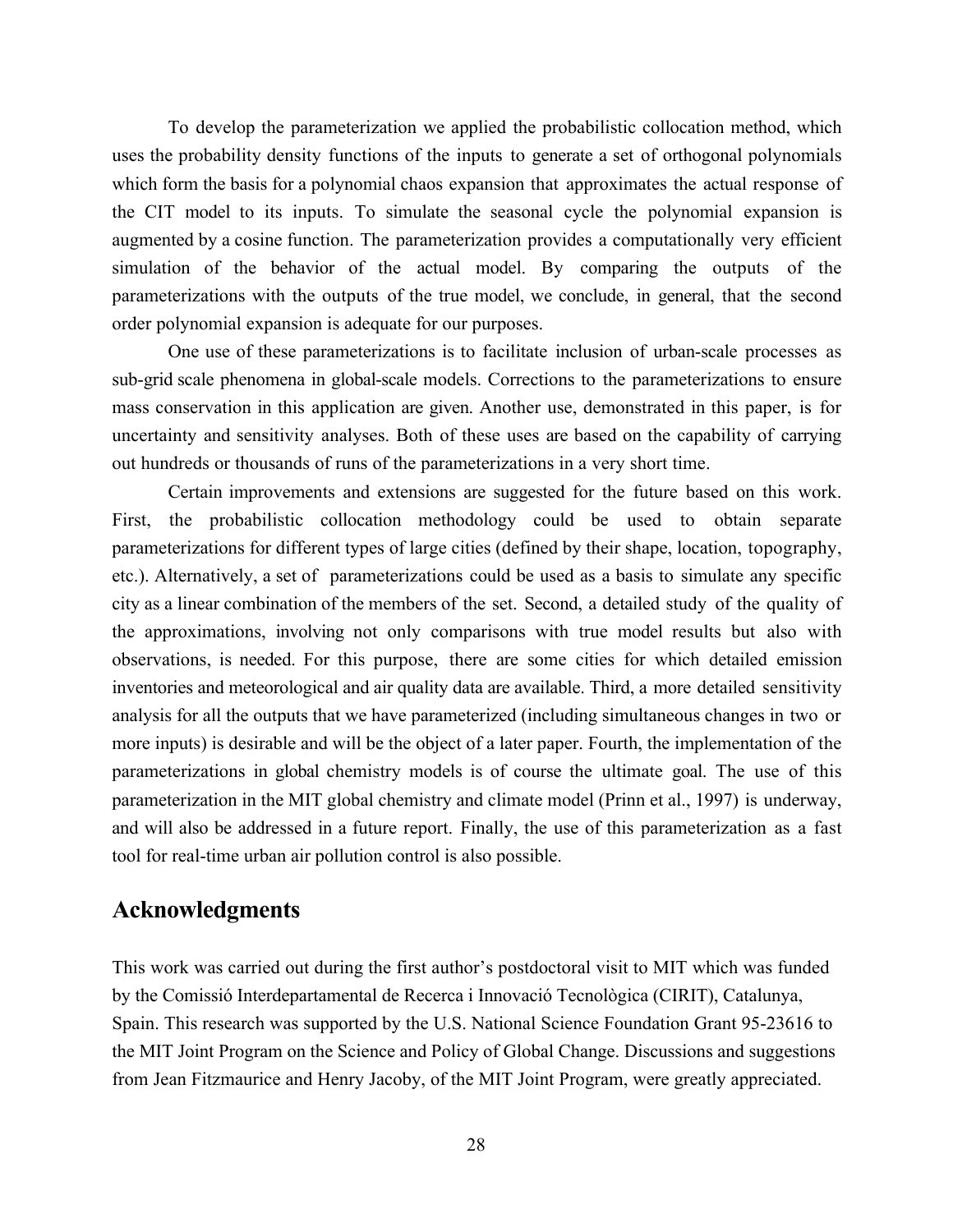# **References**

- Calbó, J., W. Pan, M. Webster, R.G. Prinn and G.J. McRae, Parameterization of urban-scale photochemistry in global chemistry models (abstract), *Eos Transactions*, AGU, 77(46), F84, 1996.
- Costa, M. and J.M. Baldasano, Development of a source emission model for atmospheric pollutants in the Barcelona area, *Atmospheric Environment*, 30(2), 309-318, 1996.
- Finlayson-Pitts, B.J. and J.N. Pitts, *Atmospheric Chemistry: Fundamentals and Experimental Techniques*, 1098 pp., John Wiley and Sons, New York, 1986.
- Gautschi, W., Algorithm 726: ORTHPOL A package of routines for generating orthogonal polynomials and Gauss-type quadrature rules, *ACM Transactions on Mathematical Software*, 20(1), 21-62, 1994.
- Gillani, N.V. and J.E. Pleim, Sub-grid scale features of anthropogenic emissions of NOx and VOC in the context of regional Eulerian models, *Atmospheric Environment*, 30(12), 2043-2059, 1996.
- Golding, B.W., An efficient non-hydrostatic forecast model. *Meteorology and Atmospheric Physics*, 50, 89-103, 1992.
- Harley, R.A., A.G. Russell, G.J. McRae, G.R. Cass, and J.H. Seinfeld, Photochemical Modeling of the Southern California Air Quality Study. *Environmental Science and Technology*, 27, 376-388, 1993.
- IMP-LANL, Mexico City Air Quality Research Initiative. Volume III: Modeling and Simulation, *Report LA-12699, UC-902*, 122 pp., Instituto Mexicano del Petroleo and Los Alamos National Laboratory. Available through the U.S. NTIS and at the Los Alamos N.L. website, 1994.
- Longhurst, J.W.S., S.J. Lindley, D.E. Conlan, D.J. Rayfield and T. Hewison, Air quality in historical perspective: a case study of the Greater Manchester conurbation, in *Urban Air Pollution, Vol. 2*, edited by H. Power and N. Moussiopoulos, pp. 69-109, Computational Mechanics Publications, Southampton, UK, 1996.
- Lurmann, F.W., W.P Carter and L.A. Coyner, A surrogate species chemical reaction Mechanism for urban-scale air quality simulation models, Volume 1- Adaptation of the mechanism, Final report to the U.S. EPA under contract No. 68-02-4104, ERT Inc. and Statewide Air Pollution Research Center, University of California, 1987.
- McRae, G.J., W.R. Goodin and J.H. Seinfeld, Development of a Second Generation Mathematical Model for Urban Air Pollution: I. Model Formulation, *Atmospheric Environment*, 16, 679- 696, 1982.
- McRae, G.J., A.G. Russell and R.A. Harley, *CIT Photochemical Airshed Model: Data Preparation Manual*, 127 pp., Carnegie Mellon University and California Institute of Technology, 1992.
- Milford, J.B., A.G. Russell and G.J. McRae, A New Approach to Photochemical Pollution Control: Implications of Spatial Patterns in Pollutant Responses to Reductions in Nitrogen Oxides and Reactive Organic Gases, *Environmental Science and Technology*, 23(10), 1290-1301, 1989.
- North, G.R. and J.A. Coakley, Jr., Differences between Seasonal and Mean Annual Energy Balance Model Calculations of Climate and Climate Sensitivity, *Journal of Atmospheric Sciences*, 36, 1189-1204, 1979.
- Pan, W., The Role of Aerosols in the Troposphere: Radiative Forcing, Model Response, and Uncertainty Analysis, Ph.D. thesis, *Report 43*, Center for Global Change Science, Massachusetts Institute of Technology, Cambridge, Ma., 259 pp., 1996.